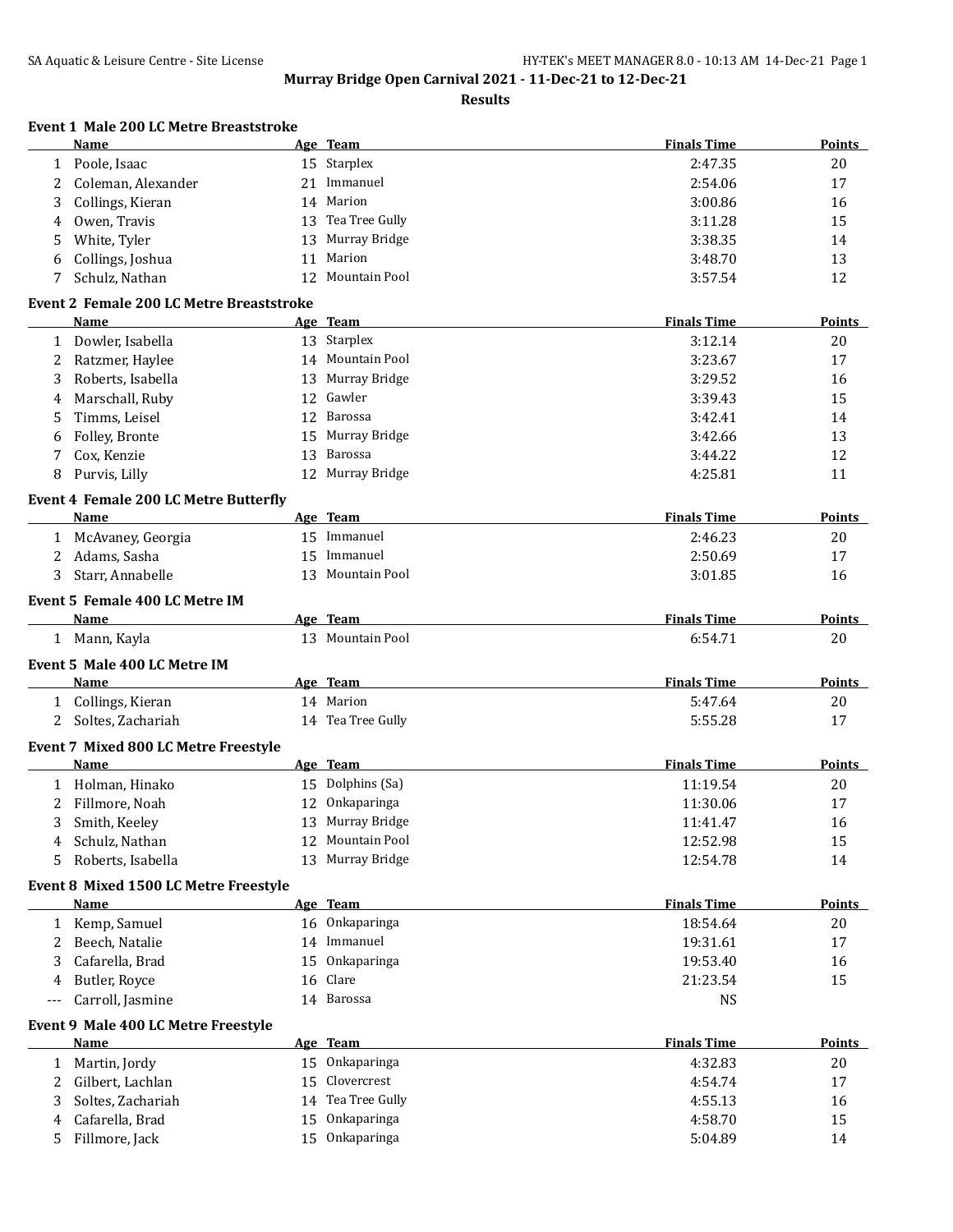#### **Results**

# **(Event 9 Male 400 LC Metre Freestyle)**

|              | Name                                                     |    | Age Team                       | <b>Finals Time</b> | <b>Points</b> |
|--------------|----------------------------------------------------------|----|--------------------------------|--------------------|---------------|
| 6            | Pruszinski, Adam                                         | 13 | Tea Tree Gully                 | 5:09.80            | 13            |
| 7            | Waligora, Matthew                                        |    | 14 Playford Aquatic            | 5:10.09            | 12            |
| 8            | Owen, Travis                                             | 13 | Tea Tree Gully                 | 5:35.04            | 11            |
| 9            | Nys, Lachie                                              | 12 | Gawler                         | 5:45.51            | 9             |
| 10           | McAvaney, William                                        | 11 | Immanuel                       | 5:46.63            | 7             |
| 11           | Ackland, Colby                                           | 16 | Clare                          | 5:50.89            | 6             |
| 12           | Neumann, Asher                                           |    | 13 Murray Bridge               | 6:34.31            | 5             |
|              | Event 10 Female 400 LC Metre Freestyle                   |    |                                |                    |               |
|              | Name                                                     |    | Age Team                       | <b>Finals Time</b> | <b>Points</b> |
| $\mathbf{1}$ | McAvaney, Laura                                          | 13 | Immanuel                       | 4:56.79            | 20            |
| 2            | Hansen, Stephanie                                        | 16 | Clovercrest                    | 4:56.80            | 17            |
| 3            | Jasko, Matylda                                           | 17 | Onkaparinga                    | 5:04.38            | 16            |
| 4            | Jasko, Mikaela                                           | 15 | Onkaparinga                    | 5:11.75            | 15            |
| 5            | Adams, Sasha                                             | 15 | Immanuel                       | 5:13.79            | 14            |
| 6            | Jasko, Elka                                              | 13 | Onkaparinga                    | 5:21.17            | 13            |
| 7            | Green, Charlise                                          | 12 | Immanuel                       | 5:30.13            | 12            |
| 8            | Inglis, Jessica                                          | 15 | Loxton                         | 5:42.55            | 11            |
| 9            | Pruszinski, Lisa                                         | 16 | Tea Tree Gully                 | 5:51.74            | 9             |
| 10           | Logan, Sage                                              |    | 14 Barossa                     | 6:04.41            | 7             |
| 11           | Schulz, Olivia                                           | 14 | Mountain Pool                  | 6:17.23            | 6             |
| 12           | Ackland, Addisyn                                         | 14 | Clare                          | 6:21.73            | 5             |
| ---          | Jackson, Lainie                                          |    | 13 Onkaparinga                 | <b>NS</b>          |               |
|              |                                                          |    |                                |                    |               |
|              | Event 11 Male 14 & Under 100 LC Metre Backstroke<br>Name |    | Age Team                       | <b>Finals Time</b> | <b>Points</b> |
|              |                                                          |    | 14 Tea Tree Gully              |                    |               |
| 1            | Doman, Marcus                                            |    | 13 Clovercrest                 | 1:21.57            | 20            |
| 2            | Gilbert, Connor                                          |    |                                | 1:22.84            | 17            |
| 3            | Pashley, Fraser                                          | 12 | Onkaparinga<br>Mountain Pool   | 1:25.87            | 16            |
| 4            | Schulz, Nathan                                           | 12 |                                | 1:30.50            | 15            |
| 5            | Ferris, Max                                              | 12 | Tea Tree Gully<br>Gawler       | 1:36.63            | 14            |
| 6            | Bampton, Peter                                           | 13 |                                | 1:41.13            | 13            |
| 7            | White, Tyler                                             | 13 | Murray Bridge                  | 1:43.37            | 12            |
| 8            | Burford, Darcy                                           | 10 | Mount Gambier Swimming Club In | 1:51.97            | 11            |
| 9            | Ackland, Lucas                                           | 9  | Clare                          | 1:58.71            | 9             |
|              | Event 11 Male 15 & Over 100 LC Metre Backstroke          |    |                                |                    |               |
|              | Name                                                     |    | Age Team                       | <b>Finals Time</b> | Points        |
| 1            | Kemp, Samuel                                             | 16 | Onkaparinga                    | 1:09.66            | 20            |
| 2            | Kupsch, Diezel                                           | 15 | Marion                         | 1:15.95            | 17            |
| 3            | Hinze, Liam                                              | 17 | Mountain Pool                  | 1:25.89            | 16            |
| ---          | Martyn, Jakob                                            | 18 | Norwood                        | <b>NS</b>          |               |
|              | Event 12 Female 14 & Under 100 LC Metre Backstroke       |    |                                |                    |               |
|              | Name                                                     |    | Age Team                       | <b>Finals Time</b> | <b>Points</b> |
| 1            | Lawrence, Akira                                          |    | 12 Tea Tree Gully              | 1:22.84            | 20            |
| 2            | Starr, Annabelle                                         | 13 | Mountain Pool                  | 1:23.82            | 17            |
| 3            | Waligora, Urszula                                        |    | 13 Playford Aquatic            | 1:25.75            | 16            |
| 4            | Griffiths, Ashleigh                                      | 13 | Gawler                         | 1:26.12            | 15            |
| 5            | Sargeant, Rachel                                         | 14 | Onkaparinga                    | 1:26.16            | 14            |
| 6            | Dowler, Isabella                                         | 13 | Starplex                       | 1:26.50            | 13            |
| 7            | Cox, Emmy                                                | 12 | Barossa                        | 1:27.21            | 12            |
| 8            | Mann, Kayla                                              | 13 | Mountain Pool                  | 1:27.69            | 11            |
| 9            | Dening, Lucy                                             | 11 | Mount Gambier Swimming Club In | 1:28.66            | 9             |
| 10           | Ratzmer, Haylee                                          | 14 | Mountain Pool                  | 1:30.58            | 7             |
| 11           | Marshall, Chelsea                                        | 11 | Tea Tree Gully                 | 1:32.46            | 6             |
| 12           | Fourie, Emma                                             |    | 12 Mountain Pool               | 1:35.19            | 5             |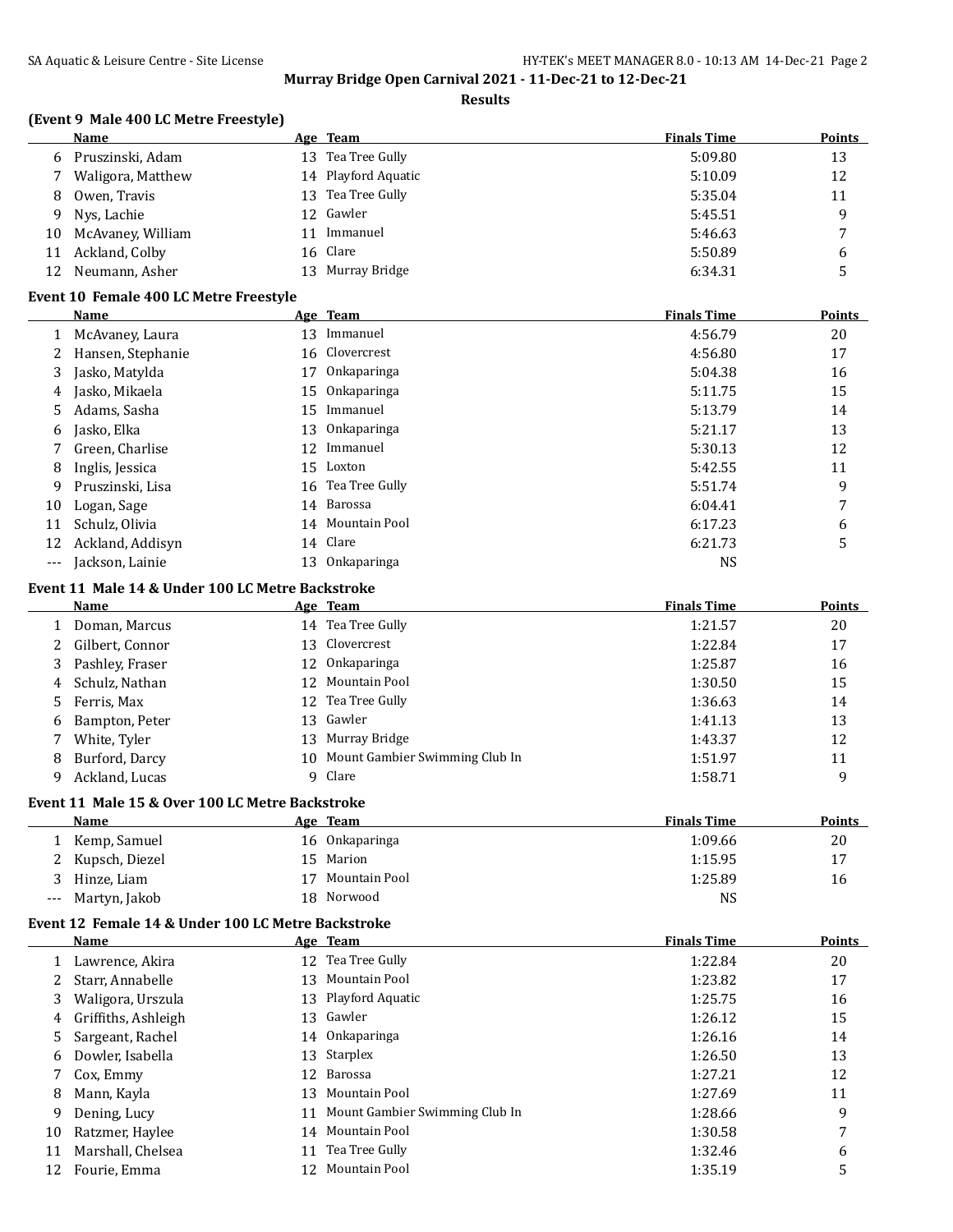#### **Results**

### **(Event 12 Female 14 & Under 100 LC Metre Backstroke)**

|          | Name                 |    | Age Team               | <b>Finals Time</b> | <b>Points</b> |
|----------|----------------------|----|------------------------|--------------------|---------------|
| 13       | Smith, Isabelle      |    | 12 Great Southern (Sa) | 1:35.53            | 4             |
| 14       | Cox, Kenzie          | 13 | Barossa                | 1:38.54            | 3             |
| 15       | Paul, Meg            |    | 11 Clovercrest         | 1:38.63            | 2             |
| 16       | Smith, Grace         |    | 10 Great Southern (Sa) | 1:41.12            | 1             |
| 17       | Foster, Alyshia      |    | 11 Great Southern (Sa) | 1:41.17            |               |
| 18       | Lucas, Hannah        |    | 14 Gawler              | 1:43.74            |               |
| 19       | Ackland, Macy        |    | 11 Clare               | 2:02.15            |               |
| 20       | Ryan, Tasha          | 10 | Dolphins (Sa)          | 2:11.35            |               |
| 21       | Marschall, Grace     |    | 11 Gawler              | 2:12.90            |               |
| $\cdots$ | Lucas, Skye          |    | 11 Gawler              | DQ                 |               |
|          | Pulled on lane ropes |    |                        |                    |               |
| $---$    | Gibbs, Saskia        | 13 | Loxton                 | <b>NS</b>          |               |
| $---$    | Newham, Asha         |    | 12 Great Southern (Sa) | <b>NS</b>          |               |

### **Event 12 Female 15 & Over 100 LC Metre Backstroke**

|   | Name                | Age Team         | <b>Finals Time</b> | <b>Points</b> |
|---|---------------------|------------------|--------------------|---------------|
|   | Reimann, Phoebe     | 15 Starplex      | 1:16.49            | 20            |
|   | 2 McAvaney, Georgia | 15 Immanuel      | 1:18.28            | 17            |
| 3 | Holman, Hinako      | 15 Dolphins (Sa) | 1:21.90            | 16            |
|   | 4 Inglis, Jessica   | 15 Loxton        | 1:27.85            | 15            |
|   | 5 Carn, Melissa     | Mallee<br>19.    | 2:10.86            | 14            |

#### **Event 13 Male 10 & Under 50 LC Metre Backstroke**

 $\overline{a}$ 

 $\overline{a}$ 

|    | Name              |    | Age Team                       | <b>Finals Time</b> | <b>Points</b> |
|----|-------------------|----|--------------------------------|--------------------|---------------|
|    | Mentha, Hudson    |    | 10 Tea Tree Gully              | 44.83              | 20            |
|    | Clavell, Tate     | 10 | Tea Tree Gully                 | 46.08              | 17            |
| 3  | Nguyen, Steven    | 10 | The Parks                      | 47.46              | 16            |
| 4  | Burford, Darcy    | 10 | Mount Gambier Swimming Club In | 47.47              | 15            |
| 5. | Ackland, Lucas    | 9  | Clare                          | 52.00              | 14            |
| 6  | Keon, Jai         | 10 | Starplex                       | 52.38              | 13            |
|    | Swincer, Harry    | 9  | Barossa                        | 52.46              | 12            |
| 8  | Herrmann, Quade   | 10 | Gawler                         | 52.78              | 11            |
| 9  | Galbraith, Cooper |    | 10 Murray Bridge               | 58.71              | 9             |
| 10 | Phllips, Emmett   | 8  | Dolphins (Sa)                  | 1:11.55            | 7             |
| 11 | Jackson, Archer   | 8  | Onkaparinga                    | 1:13.96            | 6             |
| 12 | Krauter, Mason    | 8  | Tea Tree Gully                 | 1:18.49            | 5             |
| 13 | Schulz, Heston    | 9  | Murray Bridge                  | 1:22.57            | 4             |
|    | Tran, Cuong       | q  | The Parks                      | <b>NS</b>          |               |

#### **Event 13 Male 11-12 50 LC Metre Backstroke**

|    | Name              |     | Age Team                       | <b>Finals Time</b> | <b>Points</b> |
|----|-------------------|-----|--------------------------------|--------------------|---------------|
|    | Kupsch, Phoenix   | 11  | Marion                         | 36.38              | 20            |
|    | Pashley, Fraser   | 12  | Onkaparinga                    | 39.76              | 17            |
| 3  | McAvaney, William | 11  | Immanuel                       | 40.11              | 16            |
| 4  | Schulz, Nathan    | 12  | Mountain Pool                  | 41.94              | 15            |
| 5. | Ferris, Max       |     | 12 Tea Tree Gully              | 42.45              | 14            |
| 6  | Collings, Joshua  | 11  | Marion                         | 44.62              | 13            |
|    | Fillmore, Noah    | 12  | Onkaparinga                    | 45.14              | 12            |
| 8  | Marks, Dillon     | 12  | Berri (Sa)                     | 45.39              | 11            |
| 9. | Fillmore, Harry   |     | 11 Onkaparinga                 | 47.41              | 9             |
| 10 | Swincer, Sam      | 12  | Barossa                        | 49.31              | 7             |
| 11 | Hitchon, Alex     | 11  | Mount Gambier Swimming Club In | 53.61              | 6             |
| 12 | Bartsch, Jesse    | 11  | Barossa                        | 56.94              | 5             |
|    | Tran, Kien        | 11  | The Parks                      | <b>NS</b>          |               |
|    | Norris, James     | 12. | Kent Town                      | <b>NS</b>          |               |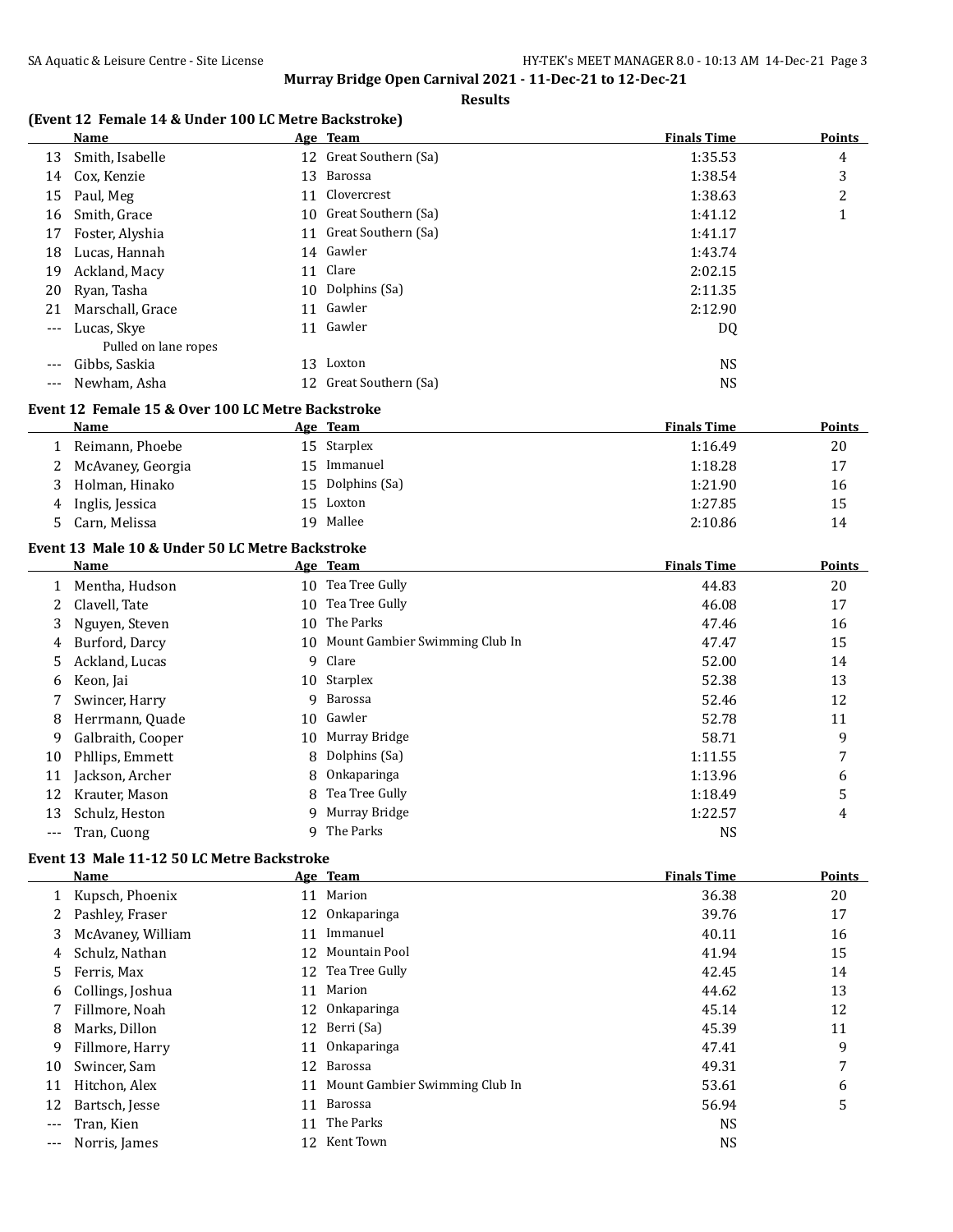#### **Results**

# **Event 14 Female 10 & Under 50 LC Metre Backstroke**

|     | Name                   |    | Age Team            | <b>Finals Time</b> | Points |
|-----|------------------------|----|---------------------|--------------------|--------|
|     | Smith, Grace           | 10 | Great Southern (Sa) | 46.73              | 20     |
| 2   | White, Sarah           | 10 | Loxton              | 48.34              | 17     |
| 3   | Gilbert, Tayliah       | 10 | Clovercrest         | 49.58              | 16     |
| 4   | Collins-Barry, Siobhan | 10 | Tea Tree Gully      | 49.88              | 15     |
| 5   | Archibald, Jaidah      | 10 | Starplex            | 50.36              | 14     |
| 6   | Hammond, Elizabeth     | 10 | Mountain Pool       | 50.49              | 13     |
|     | Nguyen, Winny          | 8  | The Parks           | 51.24              | 12     |
| 8   | Dissanayake, Thisali   | 9  | Tea Tree Gully      | 55.91              | 11     |
| 9   | Phillips, Zelie        | 10 | Dolphins (Sa)       | 56.54              | 9      |
| 10  | Sargeant, Elsie        | 9  | Onkaparinga         | 56.87              | 7      |
| 11  | Ireland, Charlie       | 9  | Murray Bridge       | 57.58              | 6      |
| 12  | Reiffel, Kiiana        | 10 | Great Southern (Sa) | 57.76              | 5      |
| 13  | Ryan, Tasha            | 10 | Dolphins (Sa)       | 58.72              | 4      |
| 14  | Millan, Matilda        | 10 | Murray Bridge       | 1:02.20            | 3      |
| 15  | Farmer, Bridget        | 10 | Murray Bridge       | 1:06.56            | 2      |
| 16  | Owen, Jasmine          | 6  | Tea Tree Gully      | 1:08.56            | 1      |
| 17  | White, Chloe           | 8  | Murray Bridge       | 1:17.06            |        |
| 18  | Edwards, Sharla        | 8  | Loxton              | 1:20.51            |        |
| --- | Swart, Lacey           | 9  | Loxton              | NS                 |        |
| --- | Fullgrabe, Zara        |    | Murray Bridge       | NS                 |        |

## **Event 14 Female 11-12 50 LC Metre Backstroke**

|    | <b>Name</b>                                |    | Age Team                       | <b>Finals Time</b> | <b>Points</b>  |  |  |  |
|----|--------------------------------------------|----|--------------------------------|--------------------|----------------|--|--|--|
| 1  | Lawrence, Akira                            |    | 12 Tea Tree Gully              | 36.85              | 20             |  |  |  |
| 2  | Green, Charlise                            | 12 | Immanuel                       | 37.08              | 17             |  |  |  |
| 3  | Thomas, Milla                              | 12 | Kent Town                      | 39.63              | 16             |  |  |  |
| 4  | Dening, Lucy                               | 11 | Mount Gambier Swimming Club In | 39.77              | 15             |  |  |  |
| 5  | Griffiths, Ellie                           |    | 11 Gawler                      | 41.50              | 14             |  |  |  |
| 6  | Marshall, Chelsea                          | 11 | Tea Tree Gully                 | 42.35              | 13             |  |  |  |
| 7  | Clavell, Willow                            | 11 | Tea Tree Gully                 | 42.98              | 12             |  |  |  |
| 8  | Smith, Isabelle                            |    | 12 Great Southern (Sa)         | 43.43              | 11             |  |  |  |
| 9  | Sipahioglu, Deniz                          | 12 | Tea Tree Gully                 | 44.55              | 9              |  |  |  |
| 10 | Lynch, Flora-lily                          | 11 | Clovercrest                    | 44.81              | $\overline{7}$ |  |  |  |
| 11 | Sargeant, Maeve                            | 12 | Onkaparinga                    | 45.79              | 6              |  |  |  |
| 12 | Ireland, Ella                              | 11 | Murray Bridge                  | 45.94              | 5              |  |  |  |
| 13 | White, Courtney                            | 11 | Loxton                         | 46.80              | 4              |  |  |  |
| 14 | Carboni, Sofia                             | 11 | Barossa                        | 46.81              | 3              |  |  |  |
| 15 | Paasuke, Angela                            |    | 11 Tea Tree Gully              | 47.35              | $\overline{c}$ |  |  |  |
| 16 | Hope, Amelie                               | 11 | Mountain Pool                  | 48.27              | $\mathbf{1}$   |  |  |  |
| 17 | Oxlade, Jessica                            | 11 | Mount Gambier Swimming Club In | 49.49              |                |  |  |  |
| 18 | Long, Emmanuelle                           | 11 | Loxton                         | 49.68              |                |  |  |  |
| 19 | Gardner, Piper                             | 11 | Onkaparinga                    | 51.10              |                |  |  |  |
| 20 | Davy, Ella                                 | 11 | Murray Bridge                  | 52.89              |                |  |  |  |
| 21 | Ackland, Macy                              | 11 | Clare                          | 53.24              |                |  |  |  |
| 22 | Brooksby, Esha                             | 11 | Mount Gambier Swimming Club In | 53.31              |                |  |  |  |
| 23 | Morgan, Bonnie                             | 11 | Murray Bridge                  | 55.31              |                |  |  |  |
| 24 | Bressington, Alexandra                     | 11 | Mallee                         | 55.68              |                |  |  |  |
| 25 | Dowler, Indiana                            | 11 | Starplex                       | 57.10              |                |  |  |  |
| 26 | Lucas, Skye                                | 11 | Gawler                         | 58.80              |                |  |  |  |
| 27 | Purvis, Lilly                              | 12 | Murray Bridge                  | 59.10              |                |  |  |  |
| 28 | Marschall, Grace                           |    | 11 Gawler                      | 1:01.56            |                |  |  |  |
|    | Event 15 Male 13-14 50 LC Metre Backstroke |    |                                |                    |                |  |  |  |

| Name          | Age | <b>Team</b>    | <b>Finals Time</b> | <b>Points</b> |
|---------------|-----|----------------|--------------------|---------------|
| Doman. Marcus | l 4 | Tea Tree Gully | <b>OT</b><br>37.47 | ZU            |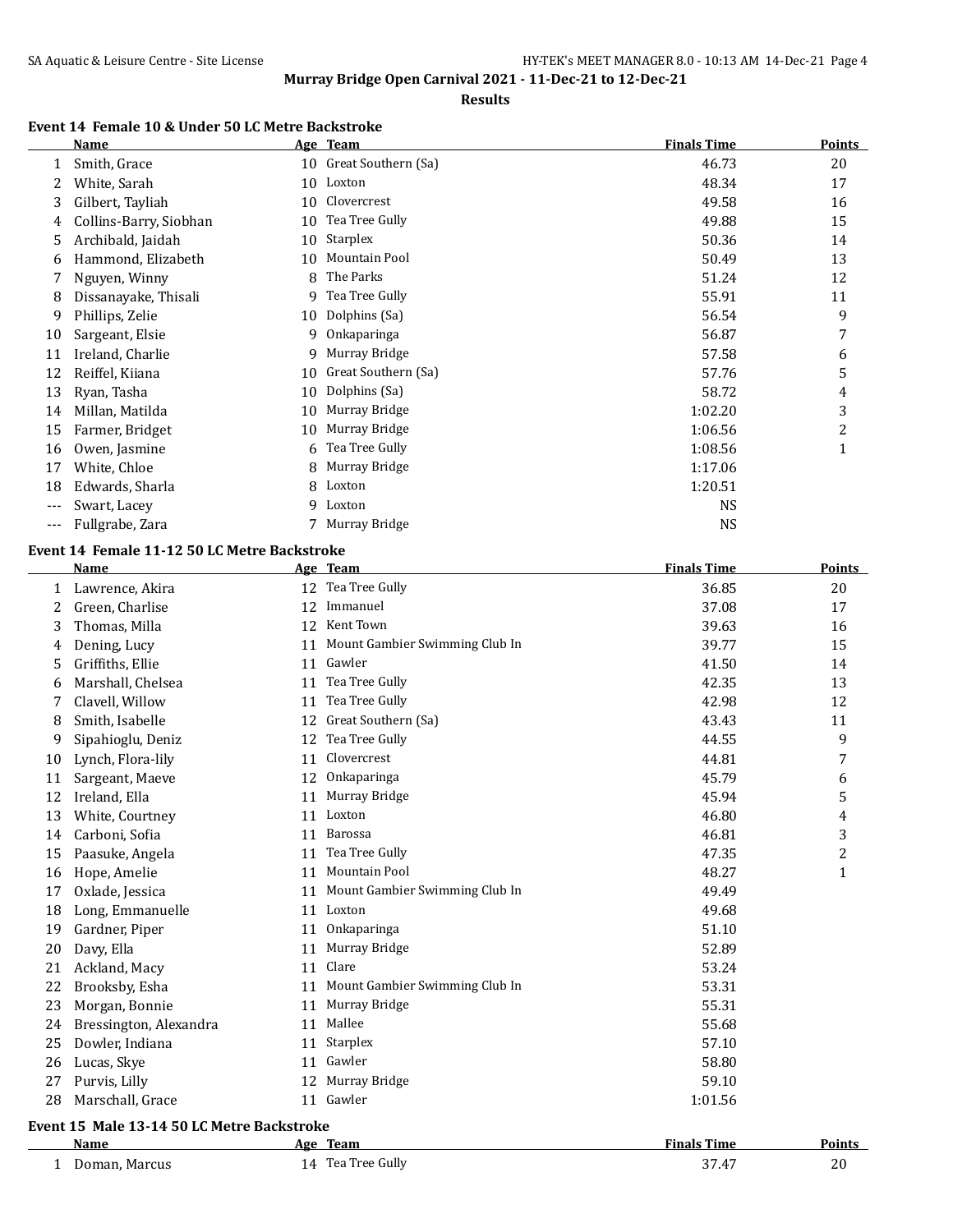#### **Results**

### **(Event 15 Male 13-14 50 LC Metre Backstroke)**

|    | Name                |    | Age Team          | <b>Finals Time</b> | <b>Points</b> |
|----|---------------------|----|-------------------|--------------------|---------------|
|    | 2 Kupsch, Tarcan    | 13 | Marion            | 38.17              | 17            |
| 3  | Menadue, Benjamin   |    | 14 Berri (Sa)     | 38.44              | 16            |
| 4  | Ladson, Jayden      |    | 13 Murray Bridge  | 38.78              | 15            |
| 5. | Gilbert, Connor     |    | 13 Clovercrest    | 38.98              | 14            |
| 6  | White, Lucas        |    | 14 Loxton         | 39.55              | 13            |
|    | Jones, Angus        |    | 14 Onkaparinga    | 40.65              | 12            |
| 8  | Bampton, Peter      |    | 13 Gawler         | 45.04              | 11            |
| 9  | Neumann, Asher      |    | 13 Murray Bridge  | 45.45              | 9             |
| 10 | Bastiaans, Mitchell |    | 13 Tea Tree Gully | 46.06              | 7             |
| 11 | Davis, Riley        |    | 13 Murray Bridge  | 47.07              | 6             |
| 12 | Long, William       | 13 | Vitor Renmark     | 1:06.98            | 5             |
| 13 | Carn, Andrew        | 14 | Mallee            | 1:33.11            | 4             |

#### **Event 15 Male 15-16 50 LC Metre Backstroke**

|   | <b>Name</b>      | Age Team         | <b>Finals Time</b> | <b>Points</b> |
|---|------------------|------------------|--------------------|---------------|
|   | Martin, Jordy    | 15 Onkaparinga   | 31.16              | 20            |
|   | 2 Schwarz, Harry | 15 Dolphins (Sa) | 32.63              | 17            |
|   | 3 Kupsch, Diezel | 15 Marion        | 36.15              | 16            |
|   | 4 White, Bailey  | 15 Loxton        | 37.68              | 15            |
|   | 5 Marks, Lachlan | 15 Berri (Sa)    | 40.05              | 14            |
| 6 | Ackland, Colby   | 16 Clare         | 41.30              | 13            |
|   | Davis, Jackson   | 15 Murray Bridge | 47.51              | 12            |

### **Event 15 Male 17 & Over 50 LC Metre Backstroke**

| Name          | Age | Team          | <b>Finals Time</b> | Points |
|---------------|-----|---------------|--------------------|--------|
| White, Jordan |     | Loxton        | 33.35              | 20     |
| Hinze, Liam   |     | Mountain Pool | -38.47             |        |

#### **Event 16 Female 13-14 50 LC Metre Backstroke**

|    | Name                |    | Age Team                       | <b>Finals Time</b> | Points |
|----|---------------------|----|--------------------------------|--------------------|--------|
|    | Newham, Leni        |    | 14 Barossa                     | 34.40              | 20     |
|    | Edwards, Lucy       | 14 | Mount Gambier Swimming Club In | 35.83              | 17     |
| 3  | Starr, Annabelle    | 13 | Mountain Pool                  | 38.09              | 16     |
| 4  | Jasko, Elka         | 13 | Onkaparinga                    | 39.25              | 15     |
| 5  | Sargeant, Rachel    | 14 | <b>Onkaparinga</b>             | 39.40              | 14     |
| 6  | Hooper, Annie       | 14 | Mountain Pool                  | 39.72              | 13     |
|    | Griffiths, Ashleigh | 13 | Gawler                         | 40.63              | 12     |
| 8  | Jackson, Lainie     | 13 | Onkaparinga                    | 40.69              | 11     |
| 9  | Mann, Kayla         | 13 | Mountain Pool                  | 40.81              | 9      |
| 10 | Gibbs, Saskia       | 13 | Loxton                         | 41.20              | 7      |
| 11 | Humphries, Evie     | 13 | Onkaparinga                    | 42.48              | 6      |
| 12 | Smith, Keeley       | 13 | Murray Bridge                  | 43.12              | 5      |
| 13 | Schneider, Kida     |    | 14 Dolphins (Sa)               | 43.22              | 4      |
| 14 | Ackland, Addisyn    | 14 | Clare                          | 43.73              | 3      |
| 15 | Ratzmer, Haylee     | 14 | Mountain Pool                  | 43.96              | 2      |
| 16 | Brooksby, Nevae     | 13 | Mount Gambier Swimming Club In | 47.51              | 1      |
| 17 | Hitchon, Caitlin    | 13 | Mount Gambier Swimming Club In | 47.55              |        |
| 18 | Lucas, Hannah       | 14 | Gawler                         | 48.13              |        |

#### **Event 16 Female 15-16 50 LC Metre Backstroke**

|       | Name              | Age Team         | <b>Finals Time</b> | <b>Points</b> |
|-------|-------------------|------------------|--------------------|---------------|
|       | Holman, Hinako    | 15 Dolphins (Sa) | 35.18              | 20            |
|       | Long, Madelyn     | 16 Loxton        | 36.22              | 17            |
| 3.    | Inglis, Jessica   | 15 Loxton        | 40.70              | 16            |
| 4     | Herrmann, Jorja   | 15 Gawler        | 59.85              | 15            |
| $---$ | McAvaney, Georgia | Immanuel         | NS                 |               |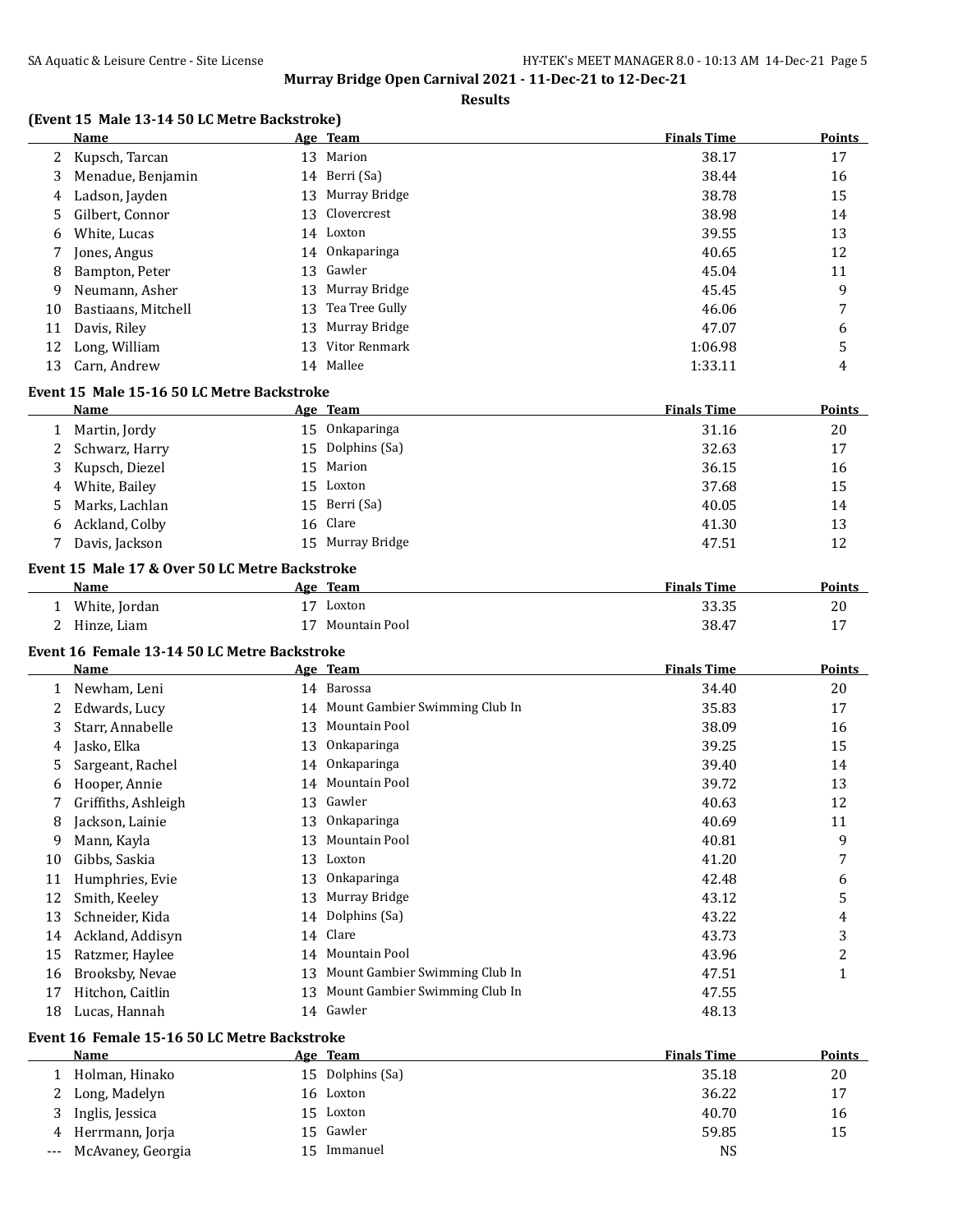**Results**

|              | Event 16 Female 17 & Over 50 LC Metre Backstroke<br>Name |    | Age Team                       | <b>Finals Time</b> | <b>Points</b>  |
|--------------|----------------------------------------------------------|----|--------------------------------|--------------------|----------------|
|              | 1 Hale, Trini                                            |    | 42 Loxton                      | 44.84              | $20\,$         |
| 2            | Carn, Melissa                                            |    | 19 Mallee                      | 1:00.51            | 17             |
| ---          | McCallum, Sophie                                         |    | 17 Mountain Pool               | <b>NS</b>          |                |
|              | Event 17 Male 14 & Under 100 LC Metre Breaststroke       |    |                                |                    |                |
|              | Name                                                     |    | Age Team                       | <b>Finals Time</b> | <b>Points</b>  |
| $\mathbf{1}$ | Collings, Kieran                                         |    | 14 Marion                      | 1:19.52            | 20             |
|              | 2 Pruszinski, Adam                                       |    | 13 Tea Tree Gully              | 1:30.70            | 17             |
| 3            | Waligora, Matthew                                        |    | 14 Playford Aquatic            | 1:31.49            | 16             |
| 4            | Soltes, Zachariah                                        |    | 14 Tea Tree Gully              | 1:32.06            | 15             |
| 5            | White, Lucas                                             |    | 14 Loxton                      | 1:39.30            | 14             |
| 6            | Nys, Lachie                                              |    | 12 Gawler                      | 1:42.51            | 13             |
| 7            | Fillmore, Noah                                           | 12 | Onkaparinga                    | 1:43.22            | 12             |
| 8            | Pashley, Fraser                                          | 12 | Onkaparinga                    | 1:43.66            | 11             |
| 9            | Collings, Joshua                                         | 11 | Marion                         | 1:44.73            | 9              |
| 10           | Davis, Riley                                             | 13 | Murray Bridge                  | 1:45.41            | 7              |
| 11           | Bastiaans, Mitchell                                      | 13 | Tea Tree Gully                 | 1:49.07            | 6              |
| 12           | Clavell, Tate                                            | 10 | Tea Tree Gully                 | 1:55.40            | 5              |
| 13           | Herrmann, Quade                                          | 10 | Gawler                         | 1:59.57            | 4              |
| 14           | Swincer, Sam                                             | 12 | Barossa                        | 2:02.69            | 3              |
| 15           | Nguyen, Steven                                           | 10 | The Parks                      | 2:04.01            | $\overline{c}$ |
| 16           | Keon, Jai                                                | 10 | Starplex                       | 2:05.15            | $\mathbf{1}$   |
| 17           | Logan, Fynn                                              |    | 12 Barossa                     | 2:07.07            |                |
|              |                                                          |    |                                |                    |                |
|              | Event 17 Male 15 & Over 100 LC Metre Breaststroke        |    |                                |                    |                |
|              | Name                                                     |    | Age Team                       | <b>Finals Time</b> | Points         |
| 1            | Coleman, Alexander                                       |    | 21 Immanuel                    | 1:14.30            | 20             |
| 2            | Poole, Isaac                                             | 15 | Starplex                       | 1:15.59            | 17             |
| 3            | White, Jordan                                            |    | 17 Loxton                      | 1:20.55            | 16             |
| 4            | Fillmore, Jack                                           | 15 | Onkaparinga                    | 1:21.75            | 15             |
| 5            | Kupsch, Diezel                                           | 15 | Marion                         | 1:25.22            | 14             |
| 6            | Kemp, Samuel                                             | 16 | Onkaparinga                    | 1:29.86            | 13             |
| 7            | Butler, Royce                                            | 16 | Clare                          | 1:32.05            | 12             |
| 8            | Gilbert, Lachlan                                         | 15 | Clovercrest                    | 1:35.85            | 11             |
| 9            | Moore, Rory                                              |    | 15 Berri (Sa)                  | 1:39.18            | 9              |
|              | Event 18 Female 14 & Under 100 LC Metre Breaststroke     |    |                                |                    |                |
|              | <b>Name</b>                                              |    | Age Team                       | <b>Finals Time</b> | Points         |
| 1            | Newham, Leni                                             |    | 14 Barossa                     | 1:22.06            | 20             |
| 2            | Dowler, Isabella                                         | 13 | Starplex                       | 1:31.87            | 17             |
| 3            | Waligora, Urszula                                        | 13 | Playford Aquatic               | 1:34.82            | 16             |
| 4            | Placanica, Alesha                                        | 11 | Clovercrest                    | 1:34.99            | 15             |
| 5            | Logan, Sage                                              | 14 | Barossa                        | 1:35.63            | 14             |
| 6            | Ratzmer, Haylee                                          | 14 | Mountain Pool                  | 1:36.27            | 13             |
| 7            | Cox, Emmy                                                | 12 | Barossa                        | 1:37.69            | 12             |
| 8            | Sargeant, Rachel                                         | 14 | Onkaparinga                    | 1:39.79            | 11             |
| 9            | Schulz, Olivia                                           | 14 | Mountain Pool                  | 1:41.71            | 9              |
| 10           | Cox, Kenzie                                              | 13 | Barossa                        | 1:43.27            | 7              |
| 11           | Clavell, Willow                                          | 11 | Tea Tree Gully                 | 1:43.91            | 6              |
| 12           | Macdonald, Julia                                         | 13 | Onkaparinga                    | 1:48.39            | 5              |
| 13           | Schneider, Kida                                          | 14 | Dolphins (Sa)                  | 1:49.12            | 4              |
| 14           | Dening, Lucy                                             | 11 | Mount Gambier Swimming Club In | 1:49.55            | 3              |
| 15           | Hodges, Darcy                                            | 10 | Blue Lake Y                    | 1:49.70            | $\overline{c}$ |
| 16           | Collins-Barry, Siobhan                                   | 10 | Tea Tree Gully                 | 1:51.99            | $\mathbf{1}$   |
| 17           | Paasuke, Angela                                          | 11 | Tea Tree Gully                 | 1:53.34            |                |
|              | Ireland, Ella                                            |    | 11 Murray Bridge               | 1:56.05            |                |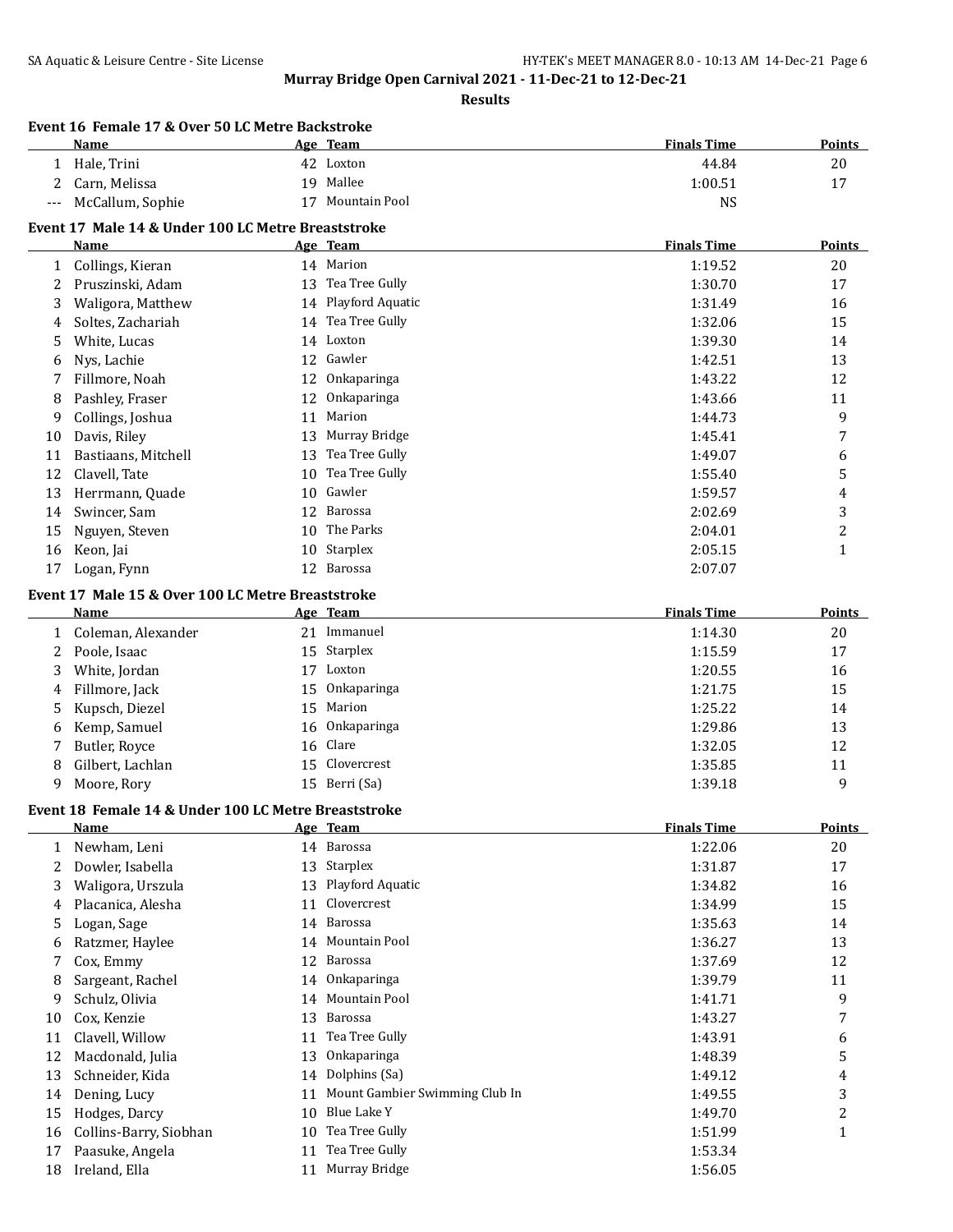#### **Results**

# **(Event 18 Female 14 & Under 100 LC Metre Breaststroke)**

|     | Name               |    | Age Team                       | <b>Finals Time</b> | Points |
|-----|--------------------|----|--------------------------------|--------------------|--------|
| 19  | White, Courtney    |    | 11 Loxton                      | 1:56.37            |        |
| 20  | Paul, Meg          | 11 | Clovercrest                    | 1:57.72            |        |
| 21  | Lucas, Hannah      |    | 14 Gawler                      | 1:58.57            |        |
| 22  | Hammond, Elizabeth | 10 | Mountain Pool                  | 1:59.32            |        |
| 23  | Smith, Isabelle    | 12 | Great Southern (Sa)            | 1:59.47            |        |
| 24  | Hope, Amelie       | 11 | Mountain Pool                  | 1:59.58            |        |
| 25  | Phillips, Talise   | 11 | Dolphins (Sa)                  | 1:59.73            |        |
| 26  | White, Sarah       | 10 | Loxton                         | 1:59.99            |        |
| 27  | Hitchon, Caitlin   | 13 | Mount Gambier Swimming Club In | 2:00.59            |        |
| 28  | Swan, Gabrielle    | 12 | Murray Bridge                  | 2:06.89            |        |
| 29  | Lucas, Skye        | 11 | Gawler                         | 2:08.19            |        |
| 30  | Oxlade, Jessica    | 11 | Mount Gambier Swimming Club In | 2:11.76            |        |
| 31  | Phillips, Zelie    | 10 | Dolphins (Sa)                  | 2:12.26            |        |
| 32  | Nguyen, Winny      | 8  | The Parks                      | 2:13.34            |        |
| 33  | Gilbert, Tayliah   | 10 | Clovercrest                    | 2:15.34            |        |
| 34  | Smith, Grace       | 10 | Great Southern (Sa)            | 2:17.13            |        |
| 35  | Sargeant, Elsie    | 9  | Onkaparinga                    | 2:17.32            |        |
| 36  | Ryan, Tasha        | 10 | Dolphins (Sa)                  | 2:19.58            |        |
| --- | Newham, Asha       | 12 | Great Southern (Sa)            | <b>NS</b>          |        |

## **Event 18 Female 15 & Over 100 LC Metre Breaststroke**

|   | Name                      |    | Age Team           | <b>Finals Time</b> | <b>Points</b> |
|---|---------------------------|----|--------------------|--------------------|---------------|
|   | 1 Hansen, Stephanie       |    | 16 Clovercrest     | 1:23.49            | 20            |
|   | 2 Reimann, Phoebe         |    | 15 Starplex        | 1:26.69            | 17            |
|   | Jasko, Matylda            | 17 | <b>Onkaparinga</b> | 1:31.59            | 16            |
|   | 4 Gideon-Takasawa, Aileen |    | 18 Mountain Pool   | 1:33.92            | 15            |
|   | 5 Adams, Sasha            |    | 15 Immanuel        | 1:35.15            | 14            |
| 6 | Jasko, Mikaela            |    | 15 Onkaparinga     | 1:35.79            | 13            |
|   | Hale, Trini               |    | 42 Loxton          | 1:42.07            | 12            |
| 8 | Herrmann, Jorja           |    | 15 Gawler          | 2:14.16            | 11            |

#### **Event 19 Mixed 14 & Under 200 LC Metre Relay HCP Free**

|     | Team                          | Relay                  |                          | <b>Finals Time</b>      | <b>Points</b> |
|-----|-------------------------------|------------------------|--------------------------|-------------------------|---------------|
|     | 1 Murray Bridge               | В                      |                          | 2:53.81                 | 40            |
|     | 1) Neumann, Asher M13         | 2) Neumann, Esther W11 | 3) Galbraith, Cooper M10 | 4) Davy, Ella W11       |               |
|     | Onkaparinga                   | B                      |                          | 2:54.04                 | 34            |
|     | 1) Jackson, Lainie W13        | 2) Sargeant, Maeve W12 | 3) Fillmore, Noah M12    | 4) Fillmore, Harry M11  |               |
| 3   | Murray Bridge                 | A                      |                          | 2:59.57                 | 32            |
|     | 1) Ladson, Jayden M13         | 2) Davis, Riley M13    | 3) Purvis, Lilly W12     | 4) Ireland, Ella W11    |               |
| 4   | Onkaparinga                   | A                      |                          | 3:09.63                 | 30            |
|     | 1) Sargeant, Rachel W14       | 2) Jasko, Elka W13     | 3) Jones, Angus M14      | 4) Pashley, Fraser M12  |               |
| .5. | Gawler                        | A                      |                          | 3:10.39                 | 28            |
|     | 1) Griffiths, Ashleigh W13    | 2) Bampton, Peter M13  | 3) Marschall, Ruby W12   | 4) Nys, Lachie M12      |               |
| 6   | Mountain Pool                 | A                      |                          | 3:12.77                 | 26            |
|     | 1) Hooper, Poppy W12          | 2) Stubing, Oliver M12 | 3) Hope, Amelie W11      | 4) Schulz, Nathan M12   |               |
|     | Gawler                        | в                      |                          | 3:17.72                 | 24            |
|     | 1) Herrmann, Quade M10        | 2) Nys, Harrison M10   | 3) Marschall, Grace W11  | 4) Griffiths, Ellie W11 |               |
| 8   | Mount Gambier Swimming Club I | A                      |                          | 3:19.23                 | 22            |
|     | 1) Oxlade, Jessica W11        | 2) Hitchon, Alex M11   | 3) Burford, Darcy M10    | 4) Brooksby, Esha W11   |               |
|     | Event 20 Male 200 LC Metre IM |                        |                          |                         |               |

| <b>Name</b>      |    | <u>Age Team</u>    | <b>Finals Time</b> | <b>Points</b> |
|------------------|----|--------------------|--------------------|---------------|
| 1 Kupsch, Diezel |    | 15 Marion          | 2:40.03            | 20            |
| 2 Fillmore, Jack |    | 15 Onkaparinga     | 2:41.50            | 17            |
| Owen, Travis     |    | 13 Tea Tree Gully  | 2:54.25            | 16            |
| 4 Nys, Lachie    |    | 12 Gawler          | 3:21.11            | 15            |
| Fillmore, Harry  | 11 | <b>Onkaparinga</b> | 3:27.86            | 14            |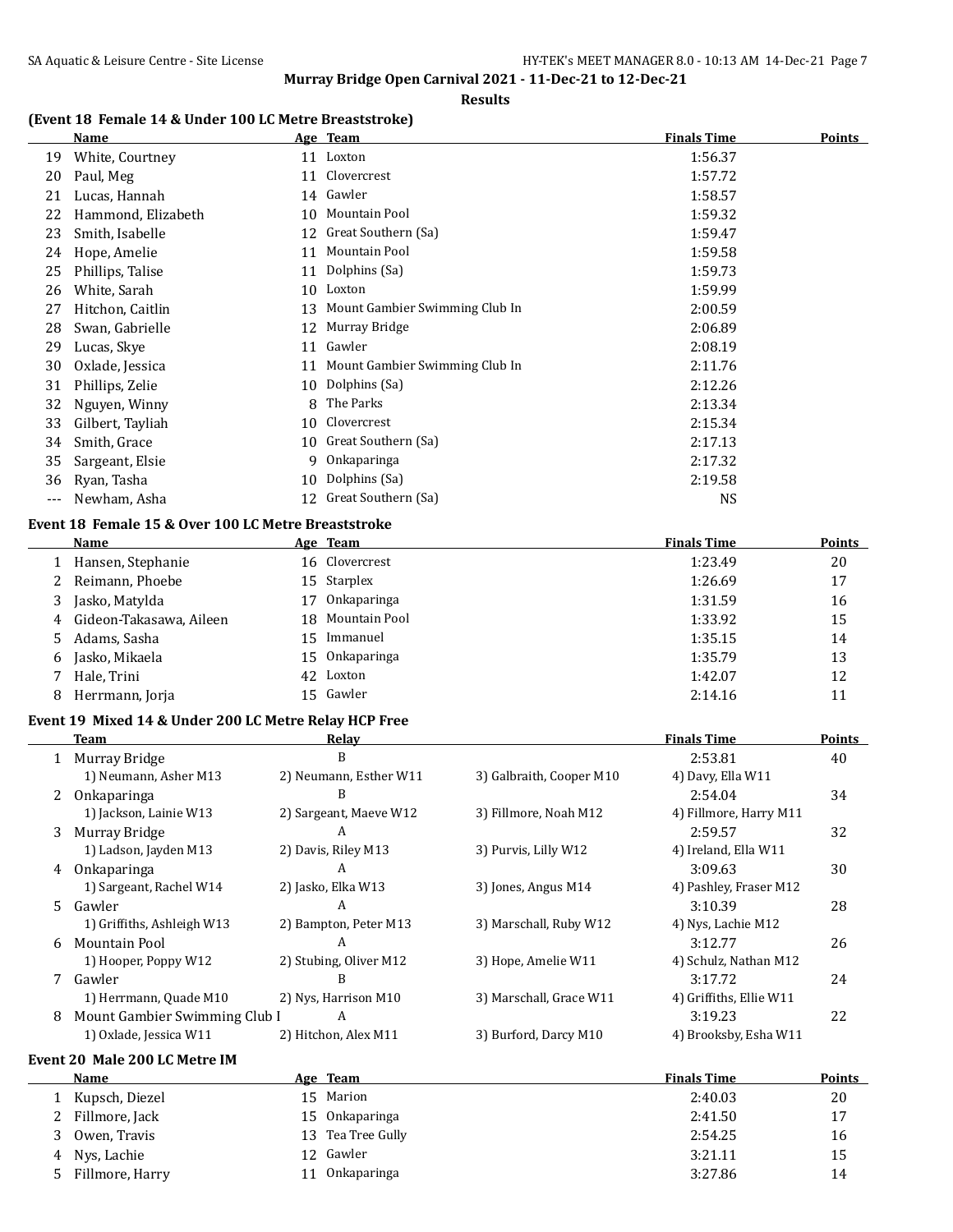#### **Results**

### **(Event 20 Male 200 LC Metre IM)**

|       | Name                                                 |  | Age Team         | <b>Finals Time</b> | <b>Points</b> |
|-------|------------------------------------------------------|--|------------------|--------------------|---------------|
| 6     | Stubing, Oliver                                      |  | 12 Mountain Pool | 3:52.70            | 13            |
| $---$ | White, Bailey                                        |  | 15 Loxton        | DQ                 |               |
|       | Swimmer did no touch the wall during the turn - back |  |                  |                    |               |
| $---$ | Martyn, Jakob                                        |  | 18 Norwood       | <b>NS</b>          |               |
| $---$ | Poole, Isaac                                         |  | 15 Starplex      | <b>NS</b>          |               |

# **Event 21 Female 200 LC Metre IM**

|     | Name              |    | Age Team            | <b>Finals Time</b> | <b>Points</b> |
|-----|-------------------|----|---------------------|--------------------|---------------|
|     | Hansen, Stephanie |    | 16 Clovercrest      | 2:43.14            | 20            |
| 2   | Lawrence, Akira   | 12 | Tea Tree Gully      | 3:00.12            | 17            |
| 3.  | Mann, Kayla       | 13 | Mountain Pool       | 3:08.60            | 16            |
| 4   | Gibbs, Saskia     | 13 | Loxton              | 3:12.84            | 15            |
| 5.  | Griffiths, Ellie  |    | 11 Gawler           | 3:18.85            | 14            |
| 6.  | Humphries, Evie   | 13 | <b>Onkaparinga</b>  | 3:19.25            | 13            |
|     | Folley, Bronte    | 15 | Murray Bridge       | 3:28.71            | 12            |
| 8   | Fourie, Emma      | 12 | Mountain Pool       | 3:32.05            | 11            |
| 9   | Sipahioglu, Deniz | 12 | Tea Tree Gully      | 3:32.95            | 9             |
| 10  | Lynch, Flora-lily | 11 | Clovercrest         | 3:36.20            | 7             |
| 11  | Camp, Emma        | 13 | Tea Tree Gully      | 3:59.91            | 6             |
| 12  | Gardner, Piper    | 11 | Onkaparinga         | 4:17.73            | 5             |
| 13  | Phillips, Talise  | 11 | Dolphins (Sa)       | 4:19.32            | 4             |
|     | Foster, Alyshia   | 11 | Great Southern (Sa) | <b>NS</b>          |               |
| --- | White, Sarah      | 10 | Loxton              | <b>NS</b>          |               |

#### **Event 22 Male 10 & Under 50 LC Metre Freestyle**

|         | Name              |    | Age Team                       | <b>Finals Time</b> | Points         |
|---------|-------------------|----|--------------------------------|--------------------|----------------|
|         | Clavell, Tate     | 10 | Tea Tree Gully                 | 37.58              | 20             |
| 2       | Nguyen, Steven    | 10 | The Parks                      | 38.15              | 17             |
| 3       | Keon, Jai         | 10 | <b>Starplex</b>                | 40.29              | 16             |
| 4       | Herrmann, Quade   | 10 | Gawler                         | 42.25              | 15             |
| 5       | Burford, Darcy    | 10 | Mount Gambier Swimming Club In | 42.32              | 14             |
| 6       | Mentha, Hudson    | 10 | Tea Tree Gully                 | 42.54              | 13             |
|         | Ackland, Lucas    | 9  | Clare                          | 43.47              | 12             |
| 8       | Bartsch, Kasey    | 8  | Barossa                        | 45.57              | 11             |
| 9       | Swincer, Harry    | 9  | Barossa                        | 46.66              | 9              |
| 10      | Galbraith, Cooper | 10 | Murray Bridge                  | 48.03              | 7              |
| 11      | Jones, Oliver     | 9  | Onkaparinga                    | 48.68              | 6              |
| 12      | Nys, Harrison     | 10 | Gawler                         | 52.05              | 5              |
| 13      | Schulz, Heston    | 9  | Murray Bridge                  | 53.51              | 4              |
| 14      | Jackson, Archer   | 8  | Onkaparinga                    | 58.20              | 3              |
| 15      | Krauter, Mason    | 8  | Tea Tree Gully                 | 1:08.39            | $\overline{2}$ |
| $---$   | Tran, Cuong       | 9  | The Parks                      | <b>NS</b>          |                |
| $- - -$ | Pudney, Max       | 9  | Mallee                         | NS                 |                |

#### **Event 22 Male 11-12 50 LC Metre Freestyle**

|    | <b>Name</b>       |    | Age Team          | <b>Finals Time</b> | <b>Points</b> |
|----|-------------------|----|-------------------|--------------------|---------------|
|    | 1 Kupsch, Phoenix |    | 11 Marion         | 31.73              | 20            |
| 2  | Pashley, Fraser   |    | 12 Onkaparinga    | 33.83              | 17            |
| 3  | Fillmore, Noah    |    | 12 Onkaparinga    | 34.58              | 16            |
| 4  | Collings, Joshua  | 11 | Marion            | 34.76              | 15            |
| 5. | Schulz, Nathan    |    | 12 Mountain Pool  | 34.86              | 14            |
| 6  | McAvaney, William | 11 | Immanuel          | 37.45              | 13            |
|    | Ferris, Max       |    | 12 Tea Tree Gully | 37.93              | 12            |
| 8  | Marks, Dillon     |    | 12 Berri (Sa)     | 38.06              | 11            |
| 9  | Bartsch, Jesse    | 11 | Barossa           | 38.11              | 9             |
| 10 | Stubing, Oliver   | 12 | Mountain Pool     | 38.83              | 7             |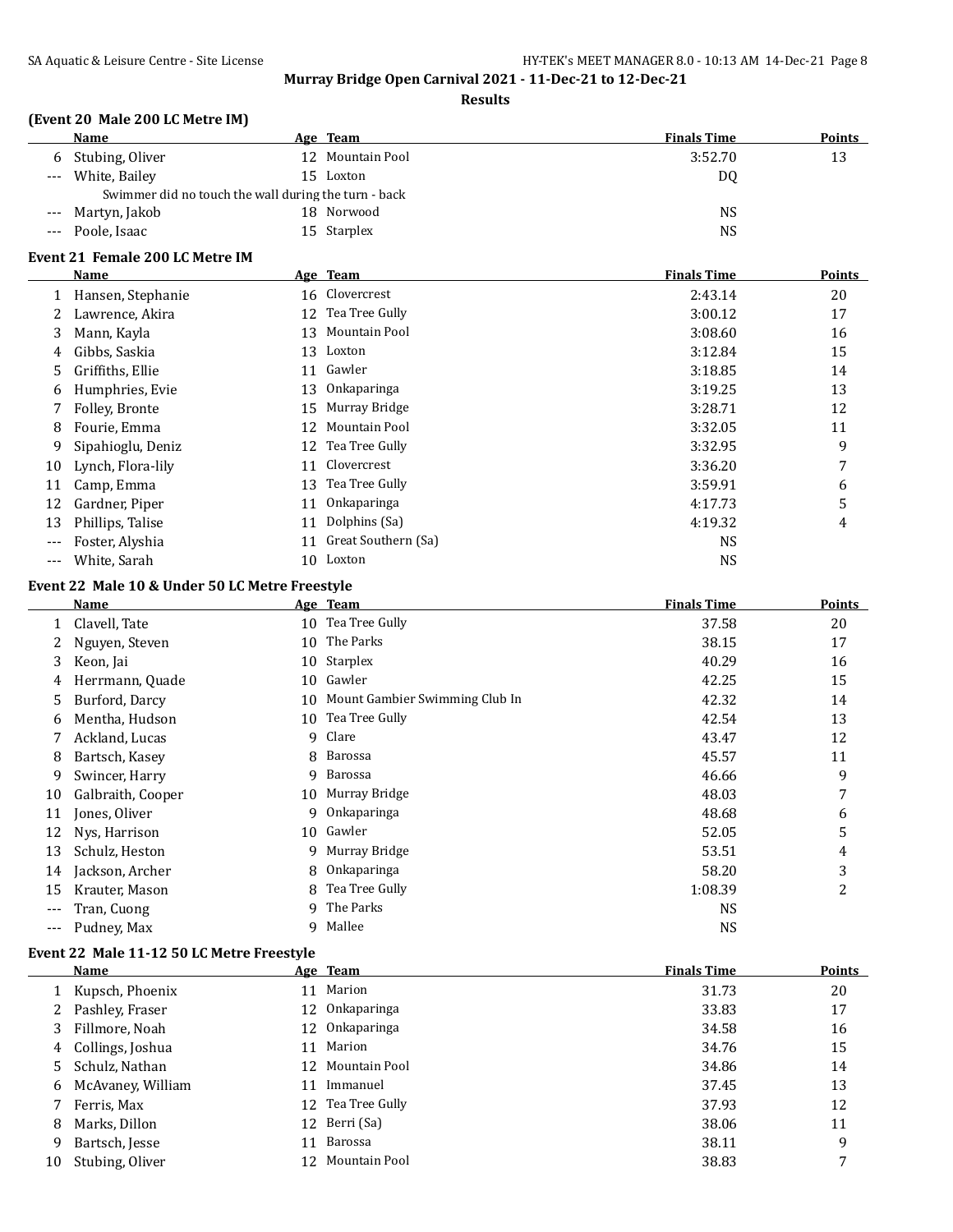**Results**

## **(Event 22 Male 11-12 50 LC Metre Freestyle)**

|       | Name             | Age Team                          | <b>Finals Time</b> | <b>Points</b> |
|-------|------------------|-----------------------------------|--------------------|---------------|
| 11    | Quilter, Finn    | 12 Dolphins (Sa)                  | 39.29              | 6             |
| 12    | Hitchon, Alex    | 11 Mount Gambier Swimming Club In | 40.43              | ັ             |
| 13    | Swincer, Sam     | 12 Barossa                        | 40.72              | 4             |
|       | 14 Logan, Fynn   | 12 Barossa                        | 40.93              | ັ             |
|       | 15 Norris, James | 12 Kent Town                      | 49.40              | ∼             |
| $---$ | Tran, Kien       | 11 The Parks                      | <b>NS</b>          |               |

#### **Event 23 Female 10 & Under 50 LC Metre Freestyle**

|       | Name                 |    | Age Team            | <b>Finals Time</b> | <b>Points</b> |
|-------|----------------------|----|---------------------|--------------------|---------------|
| 1     | Smith, Grace         | 10 | Great Southern (Sa) | 35.22              | 20            |
| 2     | Hodges, Darcy        | 10 | Blue Lake Y         | 37.70              | 17            |
| 3     | Archibald, Jaidah    | 10 | Starplex            | 40.64              | 16            |
| 4     | White, Sarah         | 10 | Loxton              | 41.12              | 15            |
| 5     | Nguyen, Winny        | 8  | The Parks           | 42.42              | 14            |
| 6     | Macdonald, Lauren    | 10 | Onkaparinga         | 42.56              | 13            |
| 7     | Sargeant, Elsie      | 9  | Onkaparinga         | 42.76              | 12            |
| 8     | Dissanayake, Thisali | 9  | Tea Tree Gully      | 42.87              | 11            |
| 9     | Reiffel, Kiiana      | 10 | Great Southern (Sa) | 43.42              | 9             |
| 10    | Hammond, Elizabeth   | 10 | Mountain Pool       | 43.82              | 7             |
| 11    | Ireland, Charlie     | 9  | Murray Bridge       | 46.04              | 6             |
| 12    | Swart, Lacey         | 9  | Loxton              | 46.92              | 5             |
| 13    | Gilbert, Tayliah     | 10 | Clovercrest         | 47.28              | 4             |
| 14    | Millan, Matilda      | 10 | Murray Bridge       | 48.39              | 3             |
| 15    | Ryan, Tasha          | 10 | Dolphins (Sa)       | 49.29              | 2             |
| 16    | White, Chloe         | 8  | Murray Bridge       | 1:04.02            | $\mathbf{1}$  |
| 17    | Farmer, Bridget      | 10 | Murray Bridge       | 1:04.87            |               |
| 18    | Owen, Jasmine        | 6  | Tea Tree Gully      | 1:10.82            |               |
| 19    | Edwards, Sharla      | 8  | Loxton              | 1:14.85            |               |
| $---$ | Fullgrabe, Zara      |    | Murray Bridge       | <b>NS</b>          |               |

### **Event 23 Female 11-12 50 LC Metre Freestyle**

|       | <b>Name</b>       | <u>Age</u> | <b>Team</b>                    | <b>Finals Time</b> | <b>Points</b>  |
|-------|-------------------|------------|--------------------------------|--------------------|----------------|
| 1     | Thomas, Milla     | 12         | Kent Town                      | 30.69              | 20             |
|       | Lawrence, Akira   | 12         | Tea Tree Gully                 | 30.98              | 17             |
| 3     | Green, Charlise   | 12         | Immanuel                       | 31.83              | 16             |
| 4     | Dening, Lucy      | 11         | Mount Gambier Swimming Club In | 32.81              | 15             |
| 5     | Cox, Emmy         | 12         | Barossa                        | 33.63              | 14             |
| 6     | Hooper, Poppy     | 12         | Mountain Pool                  | 33.85              | 13             |
|       | Marshall, Chelsea | 11         | Tea Tree Gully                 | 33.91              | 12             |
| 8     | Placanica, Alesha | 11         | Clovercrest                    | 34.50              | 11             |
| 9     | Smith, Isabelle   | 12         | Great Southern (Sa)            | 34.51              | 9              |
| 10    | Sargeant, Maeve   | 12         | Onkaparinga                    | 34.93              | 7              |
| 11    | Timms, Leisel     | 12         | Barossa                        | 34.95              | 6              |
| 12    | Griffiths, Ellie  | 11         | Gawler                         | 35.23              | 5              |
| 13    | Clavell, Willow   | 11         | Tea Tree Gully                 | 35.49              | 4              |
| 14    | Foster, Alyshia   | 11         | Great Southern (Sa)            | 35.90              | 3              |
| 15    | Marschall, Ruby   | 12         | Gawler                         | 36.88              | $\overline{c}$ |
| 16    | Paul, Meg         | 11         | Clovercrest                    | 37.22              | $\mathbf{1}$   |
| 17    | Sipahioglu, Deniz | 12         | Tea Tree Gully                 | 37.60              |                |
| 18    | White, Courtney   | 11         | Loxton                         | 38.35              |                |
| 19    | Mugford, Miley    | 11         | Onkaparinga                    | 38.90              |                |
| 20    | Ireland, Ella     | 11         | Murray Bridge                  | 39.10              |                |
| 21    | Hope, Amelie      | 11         | Mountain Pool                  | 39.85              |                |
| 22    | Davy, Ella        | 11         | Murray Bridge                  | 40.35              |                |
| $*23$ | Long, Emmanuelle  | 11         | Loxton                         | 41.59              |                |
| $*23$ | Neumann, Esther   | 11         | Murray Bridge                  | 41.59              |                |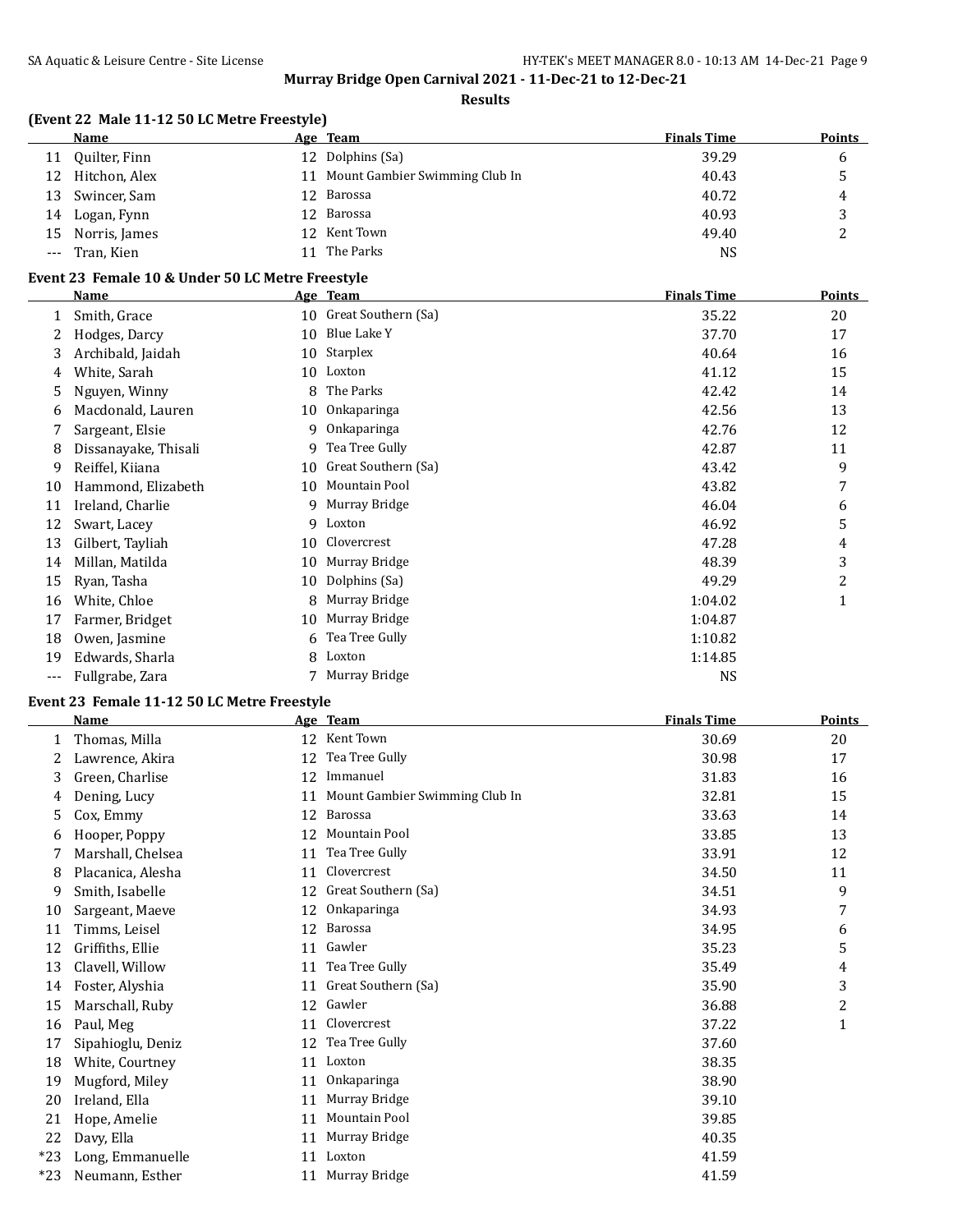#### **Results**

## **(Event 23 Female 11-12 50 LC Metre Freestyle)**

|    | <b>Name</b>            |    | Age Team                          | <b>Finals Time</b> | <b>Points</b> |
|----|------------------------|----|-----------------------------------|--------------------|---------------|
| 25 | Oxlade, Jessica        |    | 11 Mount Gambier Swimming Club In | 44.70              |               |
| 26 | Ackland, Macy          |    | 11 Clare                          | 45.32              |               |
| 27 | Brooksby, Esha         | 11 | Mount Gambier Swimming Club In    | 45.85              |               |
|    | 28 Purvis, Lilly       |    | 12 Murray Bridge                  | 46.49              |               |
| 29 | Swan, Gabrielle        |    | 12 Murray Bridge                  | 46.62              |               |
| 30 | Bressington, Alexandra | 11 | Mallee                            | 48.35              |               |
| 31 | Lucas, Skye            | 11 | Gawler                            | 52.43              |               |
|    | 32 Marschall, Grace    | 11 | Gawler                            | 54.98              |               |
| 33 | Morgan, Bonnie         | 11 | Murray Bridge                     | 55.70              |               |
|    | Dowler, Indiana        | 11 | Starplex                          | DQ                 |               |
|    | False start            |    |                                   |                    |               |

### **Event 24 Male 13-14 50 LC Metre Freestyle**

|       | Name                |    | Age Team         | <b>Finals Time</b> | <b>Points</b> |
|-------|---------------------|----|------------------|--------------------|---------------|
| $^*1$ | Menadue, Benjamin   |    | 14 Berri (Sa)    | 30.05              | 18.50         |
| $^*1$ | White, Lucas        |    | 14 Loxton        | 30.05              | 18.50         |
| 3     | Collings, Kieran    | 14 | Marion           | 30.13              | 16            |
| 4     | Pruszinski, Adam    | 13 | Tea Tree Gully   | 30.32              | 15            |
| 5     | Waligora, Matthew   | 14 | Playford Aquatic | 30.48              | 14            |
| 6     | Ladson, Jayden      | 13 | Murray Bridge    | 30.67              | 13            |
|       | Timms, Patrick      | 14 | Barossa          | 30.77              | 12            |
| 8     | Gilbert, Connor     | 13 | Clovercrest      | 32.02              | 11            |
| 9     | Kupsch, Tarcan      | 13 | Marion           | 32.35              | 9             |
| 10    | Doman, Marcus       | 14 | Tea Tree Gully   | 32.55              | 7             |
| 11    | Owen, Travis        | 13 | Tea Tree Gully   | 32.88              | 6             |
| 12    | Davis, Riley        | 13 | Murray Bridge    | 35.49              | 5             |
| 13    | Neumann, Asher      | 13 | Murray Bridge    | 35.91              | 4             |
| 14    | East, Jaidyn        | 13 | Gawler           | 36.49              | 3             |
| 15    | Bampton, Peter      | 13 | Gawler           | 37.82              | 2             |
| 16    | Bastiaans, Mitchell | 13 | Tea Tree Gully   | 40.35              | T             |
| 17    | Long, William       | 13 | Vitor Renmark    | 49.37              |               |
| 18    | Carn, Andrew        | 14 | Mallee           | 1:01.50            |               |

### **Event 24 Male 15-16 50 LC Metre Freestyle**

|                     | Name               | Age Team         | <b>Finals Time</b> | <b>Points</b> |
|---------------------|--------------------|------------------|--------------------|---------------|
|                     | Schwarz, Harry     | 15 Dolphins (Sa) | 26.21              | 20            |
| 2                   | Martin, Jordy      | 15 Onkaparinga   | 26.33              | 17            |
| 3                   | Poole, Isaac       | 15 Starplex      | 28.18              | 16            |
| 4                   | Kemp, Samuel       | 16 Onkaparinga   | 28.32              | 15            |
|                     | 5 Gilbert, Lachlan | 15 Clovercrest   | 28.71              | 14            |
| 6                   | Kupsch, Diezel     | 15 Marion        | 29.57              | 13            |
| 7                   | Ackland, Colby     | 16 Clare         | 29.71              | 12            |
| 8                   | White, Bailey      | 15 Loxton        | 31.09              | 11            |
| 9                   | Moore, Rory        | 15 Berri (Sa)    | 31.69              | 9             |
| 10                  | Marks, Lachlan     | 15 Berri (Sa)    | 33.02              | 7             |
| 11                  | Davis, Jackson     | 15 Murray Bridge | 33.97              | 6             |
| $\qquad \qquad - -$ | Butler, Royce      | 16 Clare         | DQ                 |               |
|                     | False start        |                  |                    |               |

#### **Event 24 Male 17-39 50 LC Metre Freestyle**

|   | <b>Name</b>         | Age Team            | <b>Finals Time</b> | <b>Points</b> |
|---|---------------------|---------------------|--------------------|---------------|
|   | White, Jordan       | Loxton              | 25.97              | 20            |
|   | 2 White, Dylan      | 18 Loxton           | 26.30              | 17            |
| 3 | Coleman, Alexander  | Immanuel            | 27.23              | 16            |
|   | 4 Herringer, Oliver | 18 Mountain Pool    | 27.73              | 15            |
|   | Fielke, Henry       | Mountain Pool<br>23 | 28.17              | 14            |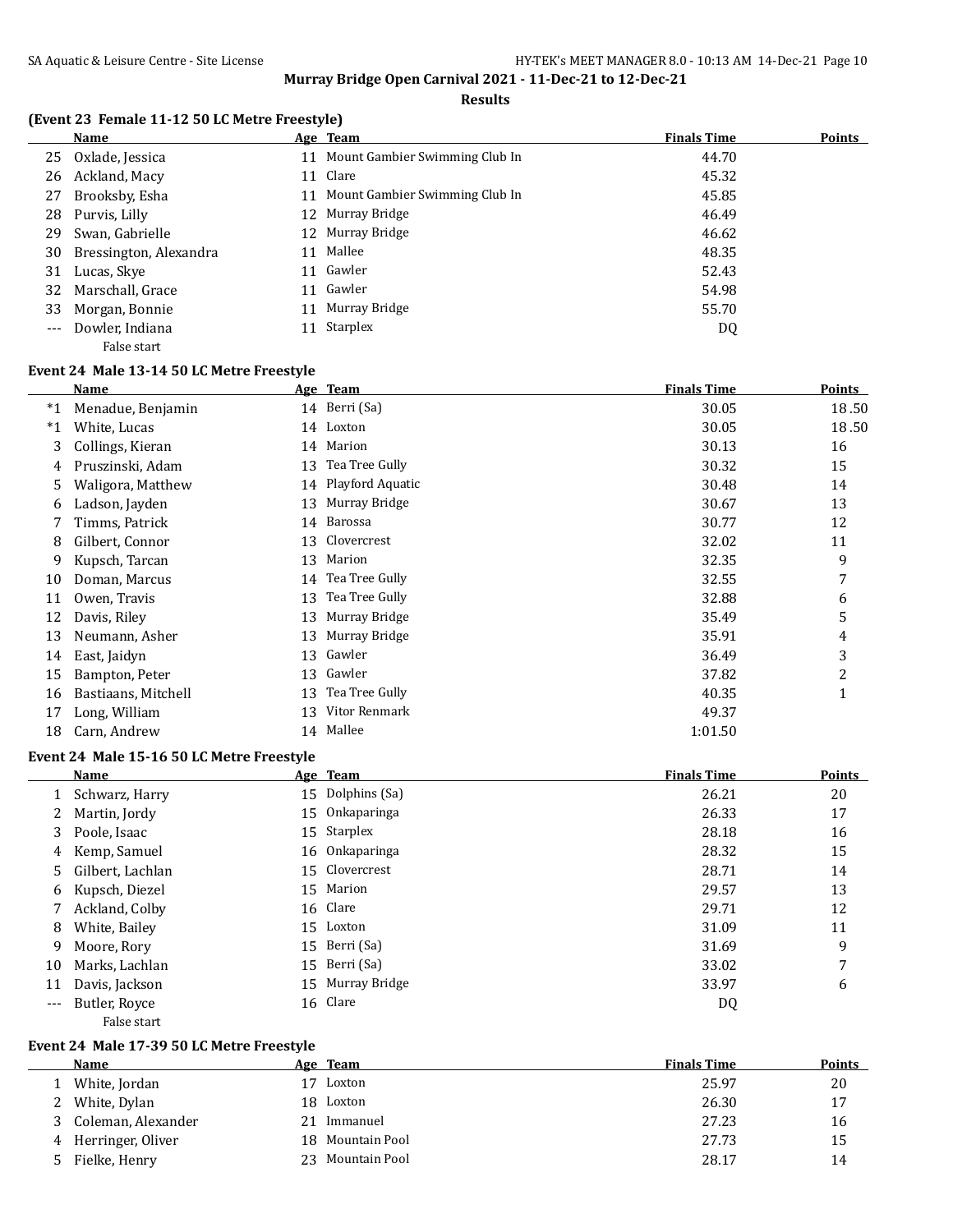**Results**

|              | Name                                            |    | Age Team                          | <b>Finals Time</b> | <b>Points</b> |
|--------------|-------------------------------------------------|----|-----------------------------------|--------------------|---------------|
| 6            | Hinze, Liam                                     |    | 17 Mountain Pool                  | 30.66              | 13            |
| 7            | Carn, Peter                                     |    | 17 Mallee                         | 40.65              | 12            |
|              | Event 24 Male 40 & Over 50 LC Metre Freestyle   |    |                                   |                    |               |
|              | <b>Name</b>                                     |    | Age Team                          | <b>Finals Time</b> | Points        |
|              | 1 Millan, David                                 |    | 50 Murray Bridge                  | 42.61              | 20            |
|              | Event 25 Female 13-14 50 LC Metre Freestyle     |    |                                   |                    |               |
|              | Name                                            |    | Age Team                          | <b>Finals Time</b> | <b>Points</b> |
| 1            | Newham, Leni                                    |    | 14 Barossa                        | 28.66              | 20            |
| 2            | Munro, Holly                                    |    | 14 Henley & Grange                | 31.17              | 17            |
| 3            | Jasko, Elka                                     | 13 | Onkaparinga                       | 31.88              | 16            |
| 4            | Waligora, Urszula                               | 13 | Playford Aquatic                  | 31.90              | 15            |
| 5            | Sargeant, Rachel                                |    | 14 Onkaparinga                    | 31.94              | 14            |
| 6            | Dowler, Isabella                                | 13 | Starplex                          | 32.24              | 13            |
| 7            | McAvaney, Laura                                 | 13 | Immanuel                          | 32.27              | 12            |
| 8            | Starr, Annabelle                                | 13 | <b>Mountain Pool</b>              | 32.75              | 11            |
| 9            | Griffiths, Ashleigh                             | 13 | Gawler                            | 33.22              | 9             |
| 10           | Smith, Keeley                                   | 13 | Murray Bridge                     | 33.49              | 7             |
| 11           | Hooper, Annie                                   |    | 14 Mountain Pool                  | 33.57              | 6             |
|              | Smith, Eden                                     |    | 14 Mount Gambier Swimming Club In |                    |               |
| $*12$        | Humphries, Evie                                 |    | Onkaparinga                       | 33.63              | 4.50          |
| $*12$        |                                                 | 13 | Onkaparinga                       | 33.63              | 4.50          |
| 14           | Jackson, Lainie                                 | 13 |                                   | 33.98              | 3             |
| 15           | Schneider, Kida                                 | 14 | Dolphins (Sa)                     | 34.04              | 2             |
| 16           | Mann, Kayla                                     | 13 | Mountain Pool                     | 34.20              | 1             |
| 17           | Ackland, Addisyn                                | 14 | Clare                             | 34.83              |               |
| 18           | Gibbs, Saskia                                   | 13 | Loxton                            | 35.20              |               |
| 19           | Ratzmer, Haylee                                 | 14 | Mountain Pool                     | 35.71              |               |
| 20           | Cox, Kenzie                                     | 13 | Barossa                           | 36.23              |               |
| 21           | Hitchon, Caitlin                                | 13 | Mount Gambier Swimming Club In    | 36.45              |               |
| 22           | Brooksby, Nevae                                 | 13 | Mount Gambier Swimming Club In    | 37.39              |               |
| 23           | Macdonald, Julia                                | 13 | Onkaparinga                       | 38.28              |               |
| 24           | Lucas, Hannah                                   |    | 14 Gawler                         | 40.49              |               |
|              | Event 25 Female 15-16 50 LC Metre Freestyle     |    |                                   |                    |               |
|              | Name                                            |    | Age Team                          | <b>Finals Time</b> | <b>Points</b> |
|              | 1 McAvaney, Georgia                             |    | 15 Immanuel                       | 28.71              | 20            |
| 2            | Reimann, Phoebe                                 |    | 15 Starplex                       | 28.88              | 17            |
| 3            | Long, Madelyn                                   |    | 16 Loxton                         | 29.70              | 16            |
| 4            | Adams, Sasha                                    | 15 | Immanuel                          | 31.02              | 15            |
| 5            | Jasko, Mikaela                                  | 15 | Onkaparinga                       | 31.32              | 14            |
| 6            | Holman, Hinako                                  | 15 | Dolphins (Sa)                     | 31.70              | 13            |
| 7            | Inglis, Jessica                                 | 15 | Loxton                            | 32.16              | 12            |
| 8            | Pruszinski, Lisa                                | 16 | Tea Tree Gully                    | 32.92              | 11            |
| 9            | Herrmann, Jorja                                 |    | 15 Gawler                         | 45.54              | 9             |
|              | Event 25 Female 17-39 50 LC Metre Freestyle     |    |                                   |                    |               |
|              | <b>Name</b>                                     |    | Age Team                          | <b>Finals Time</b> | Points        |
|              | 1 Jasko, Matylda                                |    | 17 Onkaparinga                    | 30.26              | 20            |
| 2            | Gideon-Takasawa, Aileen                         | 18 | Mountain Pool                     | 31.84              | 17            |
| 3            | Carn, Melissa                                   |    | 19 Mallee                         | 48.24              | 16            |
| $---$        | McCallum, Sophie                                |    | 17 Mountain Pool                  | <b>NS</b>          |               |
|              | Event 25 Female 40 & Over 50 LC Metre Freestyle |    |                                   |                    |               |
|              | Name                                            |    | Age Team                          | <b>Finals Time</b> | <b>Points</b> |
| $\mathbf{1}$ | Hale, Trini                                     |    | 42 Loxton                         | 35.64              | 20            |
| 2            | Neumann, Rachel                                 |    | 45 Murray Bridge                  | 44.33              | 17            |
|              |                                                 |    |                                   |                    |               |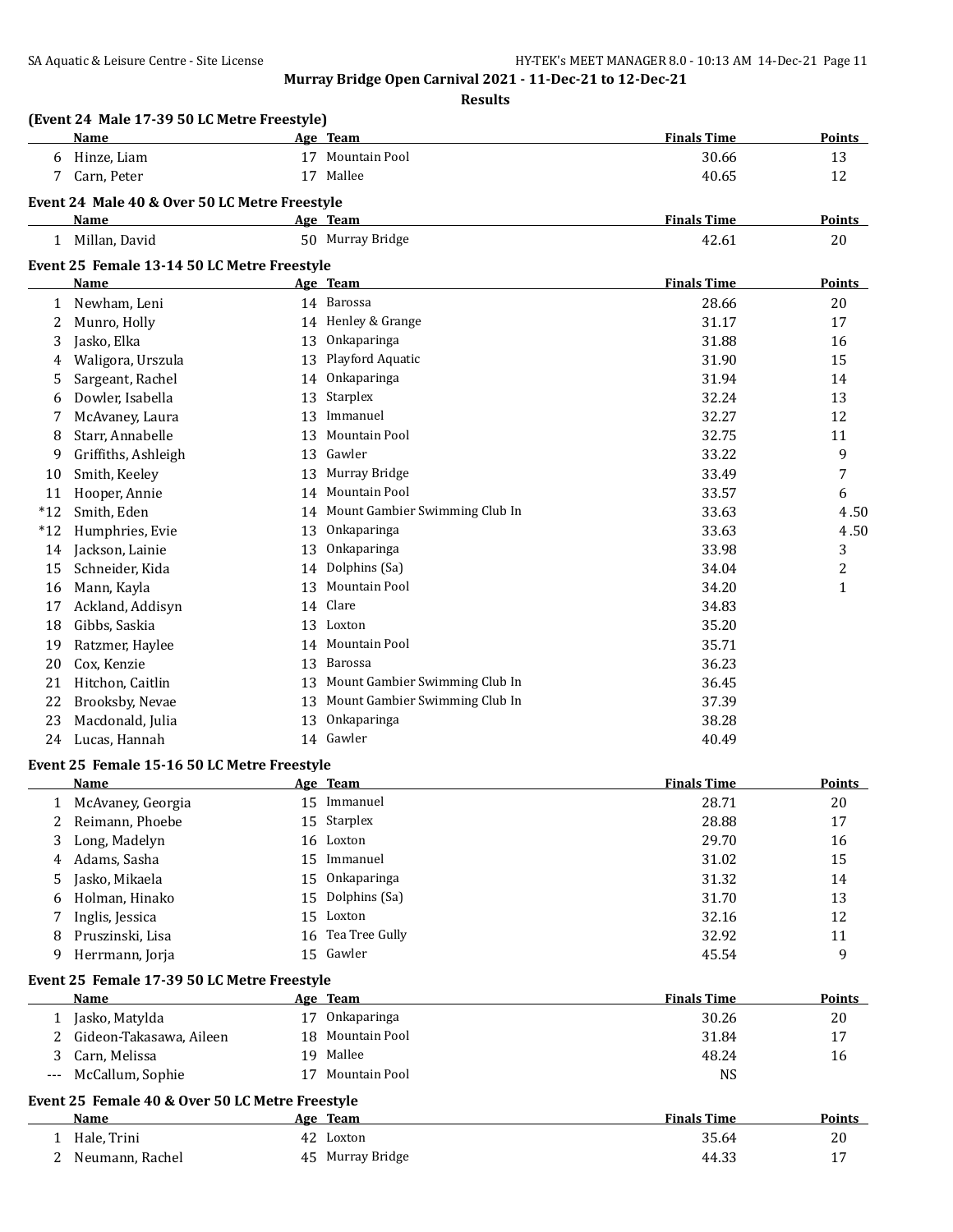#### **Results**

# **Event 26 Male 14 & Under 100 LC Metre Freestyle**

|       | Name              |    | Age Team                       | <b>Finals Time</b> | <b>Points</b> |
|-------|-------------------|----|--------------------------------|--------------------|---------------|
| 1     | Waligora, Matthew |    | 14 Playford Aquatic            | 1:07.39            | 20            |
| 2     | Menadue, Benjamin | 14 | Berri (Sa)                     | 1:08.71            | 17            |
| 3     | Kupsch, Phoenix   | 11 | Marion                         | 1:10.23            | 16            |
| 4     | Jones, Angus      | 14 | Onkaparinga                    | 1:11.60            | 15            |
| 5     | Doman, Marcus     | 14 | Tea Tree Gully                 | 1:11.74            | 14            |
| 6     | Owen, Travis      | 13 | Tea Tree Gully                 | 1:11.76            | 13            |
| 7     | White, Lucas      | 14 | Loxton                         | 1:12.45            | 12            |
| 8     | Nys, Lachie       | 12 | Gawler                         | 1:14.24            | 11            |
| 9     | Schulz, Nathan    | 12 | Mountain Pool                  | 1:19.60            | 9             |
| 10    | Collings, Joshua  | 11 | Marion                         | 1:19.73            | 7             |
| 11    | Fillmore, Harry   | 11 | <b>Onkaparinga</b>             | 1:22.61            | 6             |
| 12    | Neumann, Asher    | 13 | Murray Bridge                  | 1:22.71            | 5             |
| 13    | East, Jaidyn      | 13 | Gawler                         | 1:23.74            | 4             |
| 14    | White, Tyler      | 13 | Murray Bridge                  | 1:24.65            | 3             |
| 15    | Bampton, Peter    | 13 | Gawler                         | 1:25.63            | 2             |
| 16    | Clavell, Tate     | 10 | Tea Tree Gully                 | 1:26.89            | $\mathbf{1}$  |
| 17    | Stubing, Oliver   | 12 | <b>Mountain Pool</b>           | 1:29.95            |               |
| 18    | Marks, Dillon     | 12 | Berri (Sa)                     | 1:30.00            |               |
| 19    | Mentha, Hudson    | 10 | Tea Tree Gully                 | 1:31.39            |               |
| 20    | Quilter, Finn     | 12 | Dolphins (Sa)                  | 1:31.43            |               |
| 21    | Nguyen, Steven    | 10 | The Parks                      | 1:32.24            |               |
| 22    | Keon, Jai         | 10 | Starplex                       | 1:33.18            |               |
| 23    | Herrmann, Quade   | 10 | Gawler                         | 1:36.76            |               |
| 24    | Hitchon, Alex     | 11 | Mount Gambier Swimming Club In | 1:36.83            |               |
| 25    | Swincer, Harry    | 9  | Barossa                        | 1:43.70            |               |
| 26    | Ackland, Lucas    | 9  | Clare                          | 1:45.53            |               |
| 27    | Burford, Darcy    | 10 | Mount Gambier Swimming Club In | 1:51.85            |               |
| 28    | Phllips, Emmett   | 8  | Dolphins (Sa)                  | 2:29.61            |               |
| $---$ | Tran, Kien        | 11 | The Parks                      | NS                 |               |

#### **Event 26 Male 15 & Over 100 LC Metre Freestyle**

|         | <b>Name</b>       |    | Age Team         | <b>Finals Time</b> | <b>Points</b> |
|---------|-------------------|----|------------------|--------------------|---------------|
| 1       | Schwarz, Harry    |    | 15 Dolphins (Sa) | 1:00.13            | 20            |
|         | White, Jordan     | 17 | Loxton           | 1:00.24            | 17            |
| 3       | Poole, Isaac      |    | 15 Starplex      | 1:02.32            | 16            |
| 4       | Herringer, Oliver |    | 18 Mountain Pool | 1:06.44            | 15            |
| 5.      | Butler, Royce     |    | 16 Clare         | 1:06.63            | 14            |
| 6       | Fillmore, Jack    |    | 15 Onkaparinga   | 1:07.00            | 13            |
| 7       | Ackland, Colby    |    | 16 Clare         | 1:08.10            | 12            |
| 8       | Hinze, Liam       | 17 | Mountain Pool    | 1:11.96            | 11            |
| 9       | White, Bailey     |    | 15 Loxton        | 1:12.11            | 9             |
| 10      | Moore, Rory       |    | 15 Berri (Sa)    | 1:13.13            | 7             |
| 11      | White, Dylan      |    | 18 Loxton        | 1:16.94            | 6             |
| 12      | Davis, Jackson    |    | 15 Murray Bridge | 1:28.94            | 5             |
| 13      | Carn, Peter       | 17 | Mallee           | 1:37.79            | 4             |
| $- - -$ | Martyn, Jakob     |    | 18 Norwood       | <b>NS</b>          |               |

#### **Event 27 Female 14 & Under 100 LC Metre Freestyle**

|   | Name             | Age Team                          | <b>Finals Time</b> | <b>Points</b> |
|---|------------------|-----------------------------------|--------------------|---------------|
|   | Newham, Leni     | 14 Barossa                        | 1:02.97            | 20            |
|   | Edwards, Lucy    | 14 Mount Gambier Swimming Club In | 1:09.36            | 17            |
|   | Sargeant, Rachel | 14 Onkaparinga                    | 1:11.62            | 16            |
| 4 | Thomas, Milla    | 12 Kent Town                      | 1:11.84            | 15            |
| 5 | Logan, Sage      | 14 Barossa                        | 1:12.38            | 14            |
| h | Hooper, Annie    | 14 Mountain Pool                  | 1:13.89            | 13            |
|   |                  |                                   |                    |               |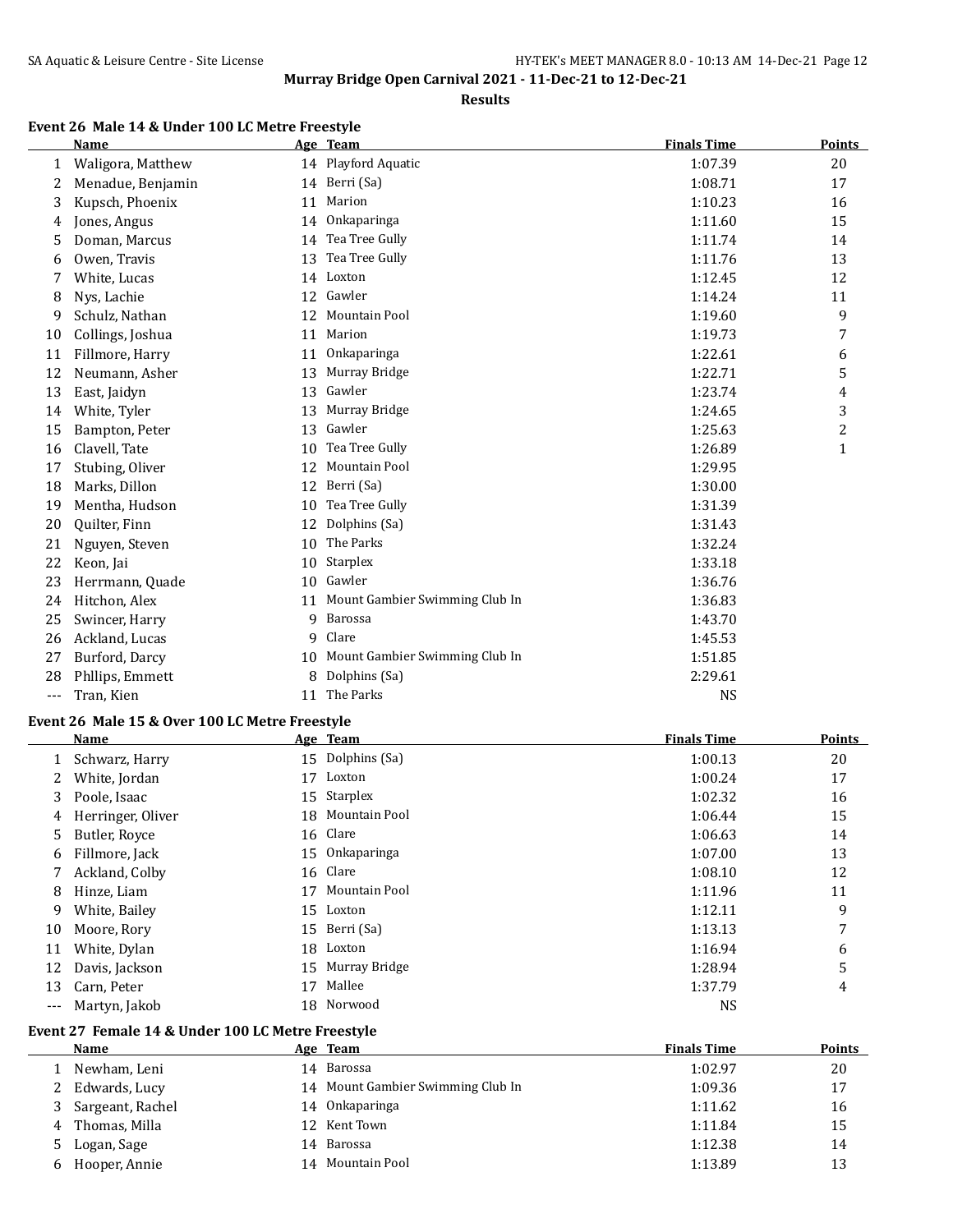**Results**

## **(Event 27 Female 14 & Under 100 LC Metre Freestyle)**

|     | <b>Name</b>       |    | Age Team                          | <b>Finals Time</b> | Points       |
|-----|-------------------|----|-----------------------------------|--------------------|--------------|
| 7   | Starr, Annabelle  |    | 13 Mountain Pool                  | 1:14.30            | 12           |
| 8   | Hooper, Poppy     | 12 | <b>Mountain Pool</b>              | 1:16.40            | 11           |
| 9   | Marshall, Chelsea |    | 11 Tea Tree Gully                 | 1:16.72            | 9            |
| 10  | Smith, Eden       |    | 14 Mount Gambier Swimming Club In | 1:17.59            | 7            |
| 11  | Placanica, Alesha | 11 | Clovercrest                       | 1:17.72            | 6            |
| 12  | Sargeant, Maeve   | 12 | Onkaparinga                       | 1:17.87            | 5            |
| 13  | Gibbs, Saskia     | 13 | Loxton                            | 1:18.95            | 4            |
| 14  | Smith, Isabelle   |    | 12 Great Southern (Sa)            | 1:19.26            | 3            |
| 15  | Macdonald, Julia  | 13 | Onkaparinga                       | 1:21.26            | 2            |
| 16  | Schulz, Olivia    | 14 | Mountain Pool                     | 1:22.14            | $\mathbf{1}$ |
| 17  | Ackland, Addisyn  | 14 | Clare                             | 1:22.45            |              |
| 18  | Schneider, Kida   |    | 14 Dolphins (Sa)                  | 1:22.68            |              |
| 19  | Paul, Meg         | 11 | Clovercrest                       | 1:23.49            |              |
| 20  | Smith, Grace      | 10 | Great Southern (Sa)               | 1:24.22            |              |
| 21  | Marschall, Ruby   | 12 | Gawler                            | 1:25.23            |              |
| 22  | Hitchon, Caitlin  | 13 | Mount Gambier Swimming Club In    | 1:26.12            |              |
| 23  | Lynch, Flora-lily |    | 11 Clovercrest                    | 1:26.72            |              |
| 24  | Brooksby, Nevae   | 13 | Mount Gambier Swimming Club In    | 1:28.89            |              |
| 25  | Lucas, Hannah     |    | 14 Gawler                         | 1:29.95            |              |
| 26  | Hope, Amelie      | 11 | Mountain Pool                     | 1:30.19            |              |
| 27  | Carboni, Sofia    |    | 11 Barossa                        | 1:30.62            |              |
| 28  | Ireland, Ella     | 11 | Murray Bridge                     | 1:32.43            |              |
| 29  | Mugford, Miley    | 11 | Onkaparinga                       | 1:32.45            |              |
| 30  | White, Sarah      |    | 10 Loxton                         | 1:36.35            |              |
| 31  | Nguyen, Winny     |    | 8 The Parks                       | 1:40.53            |              |
| 32  | Davy, Ella        | 11 | Murray Bridge                     | 1:42.05            |              |
| 33  | Ackland, Macy     |    | 11 Clare                          | 1:47.17            |              |
| 34  | Swan, Gabrielle   | 12 | Murray Bridge                     | 1:48.23            |              |
| 35  | Brooksby, Esha    | 11 | Mount Gambier Swimming Club In    | 1:49.84            |              |
| 36  | Phillips, Talise  | 11 | Dolphins (Sa)                     | 1:50.61            |              |
| 37  | Marschall, Grace  |    | 11 Gawler                         | 1:53.16            |              |
| 38  | Ryan, Tasha       |    | 10 Dolphins (Sa)                  | 1:54.04            |              |
| 39  | Sargeant, Elsie   | 9  | Onkaparinga                       | 1:54.26            |              |
| 40  | Millan, Matilda   |    | 10 Murray Bridge                  | 1:54.39            |              |
| 41  | Lucas, Skye       |    | 11 Gawler                         | 1:54.50            |              |
| --- | White, Courtney   |    | 11 Loxton                         | <b>NS</b>          |              |

# **Event 27 Female 15 & Over 100 LC Metre Freestyle**

|   | <b>Name</b>             |     | Age Team         | <b>Finals Time</b> | <b>Points</b> |
|---|-------------------------|-----|------------------|--------------------|---------------|
|   | Long, Madelyn           |     | 16 Loxton        | 1:07.53            | 20            |
| 2 | Gideon-Takasawa, Aileen |     | 18 Mountain Pool | 1:11.06            | 17            |
|   | Inglis, Jessica         | 15. | Loxton           | 1:11.24            | 16            |
| 4 | Herrmann, Jorja         |     | 15 Gawler        | 1:38.63            | 15            |
|   | Carn, Melissa           | 19. | Mallee           | 1:52.68            | 14            |
|   |                         |     |                  |                    |               |

#### **Event 28 Male 200 LC Metre Backstroke**

|   | Name              |     | Age Team          | <b>Finals Time</b> | <b>Points</b> |
|---|-------------------|-----|-------------------|--------------------|---------------|
|   | Gilbert, Lachlan  |     | 15 Clovercrest    | 2:42.77            | 20            |
|   | Cafarella, Brad   | 15. | Onkaparinga       | 2:44.29            | 17            |
|   | Soltes, Zachariah |     | 14 Tea Tree Gully | 2:44.66            | 16            |
| 4 | Pruszinski, Adam  | 13. | Tea Tree Gully    | 2:47.58            | 15            |
|   | 5 Kupsch, Tarcan  |     | 13 Marion         | 2:48.52            | 14            |
| 6 | Doman, Marcus     | 14  | Tea Tree Gully    | 2:53.92            | 13            |
|   | McAvaney, William |     | Immanuel          | 3:04.26            | 12            |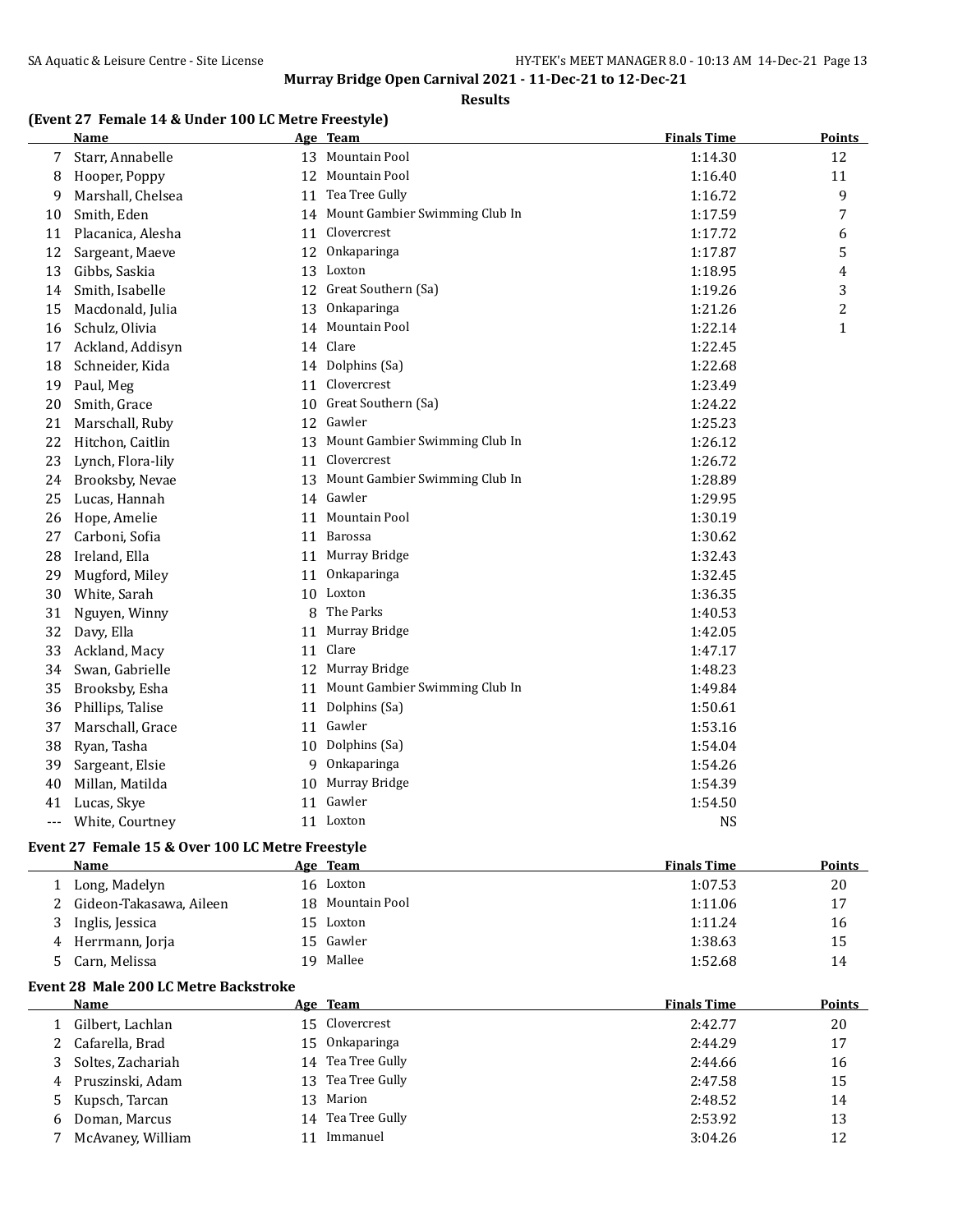#### **Results**

## **Event 29 Female 200 LC Metre Backstroke**

|     | Name                                                     |    | Age Team            | <b>Finals Time</b> | <b>Points</b> |
|-----|----------------------------------------------------------|----|---------------------|--------------------|---------------|
| 1   | McAvaney, Laura                                          | 13 | Immanuel            | 2:44.94            | 20            |
|     | Jasko, Matylda                                           | 17 | <b>Onkaparinga</b>  | 2:47.89            | 17            |
| 3.  | Hansen, Stephanie                                        | 16 | Clovercrest         | 2:54.33            | 16            |
| 4   | Green, Charlise                                          | 12 | Immanuel            | 2:55.80            | 15            |
| 5.  | Adams, Sasha                                             | 15 | Immanuel            | 2:56.96            | 14            |
| 6   | Holman, Hinako                                           | 15 | Dolphins (Sa)       | 2:59.64            | 13            |
|     | Waligora, Urszula                                        |    | 13 Playford Aquatic | 3:01.34            | 12            |
| 8   | Griffiths, Ashleigh                                      |    | 13 Gawler           | 3:07.95            | 11            |
| 9   | Ratzmer, Haylee                                          |    | 14 Mountain Pool    | 3:09.61            | 9             |
| 10  | Smith, Keeley                                            | 13 | Murray Bridge       | 3:14.54            | 7             |
| 11  | Griffiths, Ellie                                         | 11 | Gawler              | 3:18.24            | 6             |
| 12  | Humphries, Evie                                          | 13 | <b>Onkaparinga</b>  | 3:24.25            | 5             |
|     | Fourie, Emma                                             |    | 12 Mountain Pool    | DQ                 |               |
|     | Swimmer not on back upon leaving the wall after the turn |    |                     |                    |               |
|     | Marshall, Chelsea                                        | 11 | Tea Tree Gully      | <b>NS</b>          |               |
| --- | McAvaney, Georgia                                        | 15 | Immanuel            | <b>NS</b>          |               |

## **Event 30 Male 10 & Under 50 LC Metre Breaststroke**

L

 $\overline{\phantom{0}}$ 

|       | <b>Name</b>       |    | Age Team                       | <b>Finals Time</b> | <b>Points</b> |
|-------|-------------------|----|--------------------------------|--------------------|---------------|
|       | Nguyen, Steven    | 10 | The Parks                      | 51.89              | 20            |
|       | Clavell, Tate     | 10 | Tea Tree Gully                 | 53.70              | 17            |
| 3     | Keon, Jai         |    | 10 Starplex                    | 57.56              | 16            |
| 4     | Herrmann, Quade   | 10 | Gawler                         | 58.74              | 15            |
| 5.    | Mentha, Hudson    |    | 10 Tea Tree Gully              | 1:00.12            | 14            |
| 6     | Swincer, Harry    |    | 9 Barossa                      | 1:02.33            | 13            |
|       | Phllips, Emmett   |    | 8 Dolphins (Sa)                | 1:04.10            | 12            |
| 8     | Galbraith, Cooper | 10 | Murray Bridge                  | 1:07.53            | 11            |
| 9     | Jones, Oliver     |    | 9 Onkaparinga                  | 1:08.42            | 9             |
| 10    | Bartsch, Kasey    |    | 8 Barossa                      | 1:14.95            | 7             |
| 11    | Krauter, Mason    | 8  | Tea Tree Gully                 | 1:32.79            | 6             |
| 12    | Burford, Darcy    | 10 | Mount Gambier Swimming Club In | 1:36.97            | 5             |
| $---$ | Tran, Cuong       |    | 9 The Parks                    | <b>NS</b>          |               |
|       | Nys, Harrison     | 10 | Gawler                         | <b>NS</b>          |               |

## **Event 30 Male 11-12 50 LC Metre Breaststroke**

| Name             |    |           | <b>Finals Time</b>                                                                                                                                                                  | <b>Points</b> |
|------------------|----|-----------|-------------------------------------------------------------------------------------------------------------------------------------------------------------------------------------|---------------|
| Kupsch, Phoenix  | 11 |           | 44.87                                                                                                                                                                               | 20            |
| Nys, Lachie      | 12 |           | 44.93                                                                                                                                                                               | 17            |
| Fillmore, Noah   | 12 |           | 46.93                                                                                                                                                                               | 16            |
| Collings, Joshua | 11 | Marion    | 47.12                                                                                                                                                                               | 15            |
| Fillmore, Harry  | 11 |           | 51.79                                                                                                                                                                               | 14            |
| Ferris, Max      | 12 |           | 51.98                                                                                                                                                                               | 13            |
| Bartsch, Jesse   | 11 |           | 52.52                                                                                                                                                                               | 12            |
| Stubing, Oliver  | 12 |           | 54.02                                                                                                                                                                               | 11            |
| Swincer, Sam     | 12 |           | 56.24                                                                                                                                                                               | 9             |
| Logan, Fynn      | 12 | Barossa   | 57.58                                                                                                                                                                               | 7             |
| Quilter, Finn    | 12 |           | 1:03.18                                                                                                                                                                             | 6             |
| Hitchon, Alex    | 11 |           | 1:09.67                                                                                                                                                                             | 5             |
| Tran, Kien       | 11 | The Parks | <b>NS</b>                                                                                                                                                                           |               |
| Norris, James    | 12 |           | <b>NS</b>                                                                                                                                                                           |               |
|                  |    |           | Age Team<br>Marion<br>Gawler<br>Onkaparinga<br>Onkaparinga<br>Tea Tree Gully<br>Barossa<br>Mountain Pool<br>Barossa<br>Dolphins (Sa)<br>Mount Gambier Swimming Club In<br>Kent Town |               |

#### **Event 31 Female 10 & Under 50 LC Metre Breaststroke**

| Name                     | Age Team          | <b>Finals Time</b> | <b>Points</b> |
|--------------------------|-------------------|--------------------|---------------|
| Hodges, Darcy            | 10 Blue Lake Y    | 48.15              | 20            |
| 2 Collins-Barry, Siobhan | 10 Tea Tree Gully | 52.08              |               |
| Dissanayake, Thisali     | Tea Tree Gully    | 53.90              | 16            |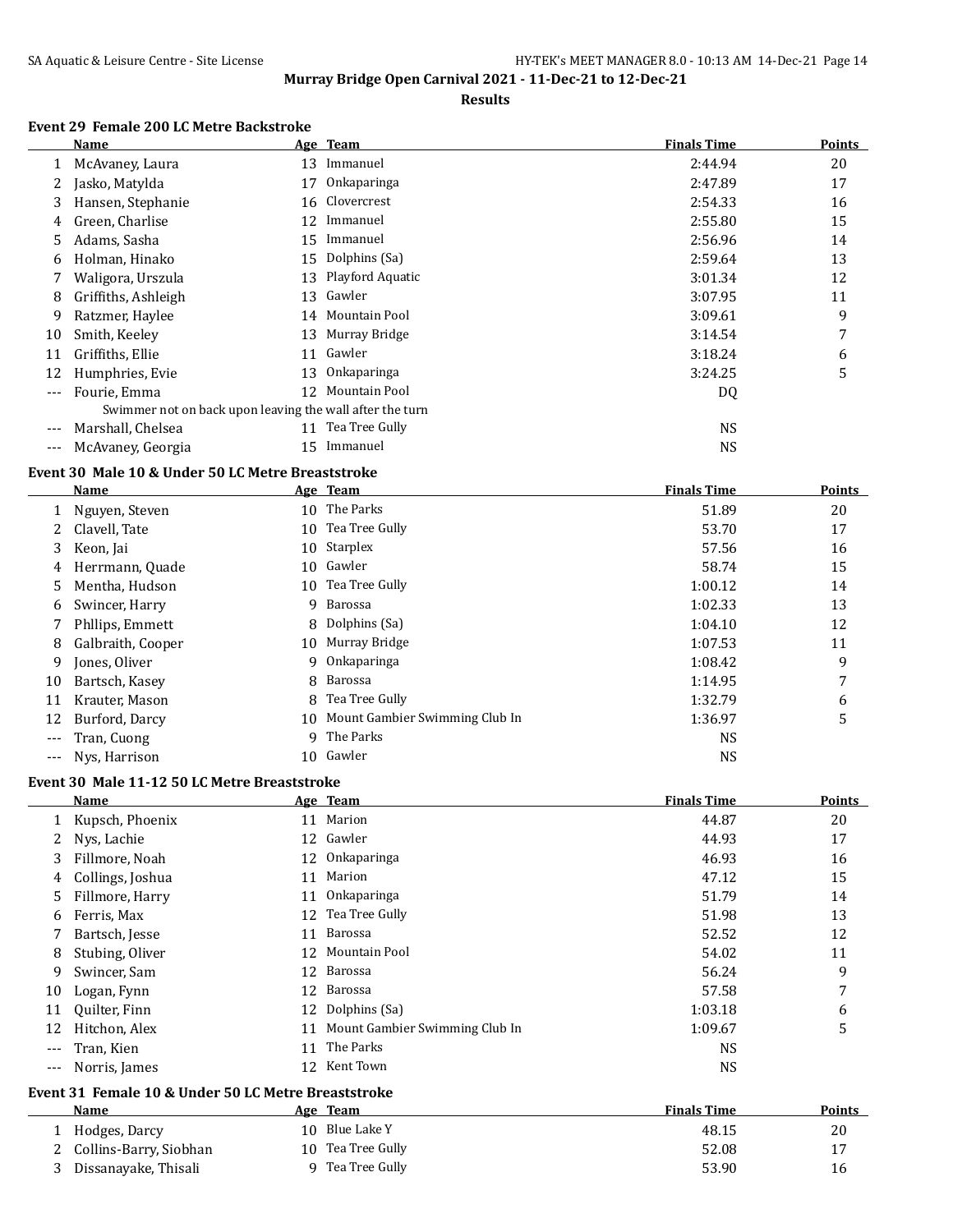#### **Results**

# **(Event 31 Female 10 & Under 50 LC Metre Breaststroke)**

|     | Name               |    | Age Team            | <b>Finals Time</b> | <b>Points</b> |
|-----|--------------------|----|---------------------|--------------------|---------------|
| 4   | White, Sarah       |    | 10 Loxton           | 54.59              | 15            |
| 5   | Hammond, Elizabeth | 10 | Mountain Pool       | 54.83              | 14            |
| 6   | Archibald, Jaidah  | 10 | Starplex            | 55.58              | 13            |
|     | Sargeant, Elsie    | 9  | Onkaparinga         | 56.42              | 12            |
| 8   | Reiffel, Kiiana    | 10 | Great Southern (Sa) | 1:01.87            | 11            |
| 9   | Gilbert, Tayliah   | 10 | Clovercrest         | 1:02.36            | 9             |
| 10  | Macdonald, Lauren  | 10 | Onkaparinga         | 1:02.68            | 7             |
| 11  | Smith, Grace       | 10 | Great Southern (Sa) | 1:03.43            | 6             |
| 12  | Swart, Lacey       | 9  | Loxton              | 1:04.39            | 5             |
| 13  | Nguyen, Winny      | 8  | The Parks           | 1:05.70            | 4             |
| 14  | Ireland, Charlie   | 9  | Murray Bridge       | 1:06.84            | 3             |
| 15  | Ryan, Tasha        | 10 | Dolphins (Sa)       | 1:07.34            | 2             |
| 16  | White, Chloe       | 8  | Murray Bridge       | 1:11.80            | 1             |
| 17  | Farmer, Bridget    | 10 | Murray Bridge       | 1:18.17            |               |
| 18  | Millan, Matilda    | 10 | Murray Bridge       | 1:22.18            |               |
| 19  | Edwards, Sharla    | 8  | Loxton              | 1:27.66            |               |
| --- | Fullgrabe, Zara    |    | Murray Bridge       | <b>NS</b>          |               |

### **Event 31 Female 11-12 50 LC Metre Breaststroke**

 $\overline{a}$ 

|     | Name                                                           |    | Age Team                       | <b>Finals Time</b> | <b>Points</b> |
|-----|----------------------------------------------------------------|----|--------------------------------|--------------------|---------------|
| 1   | Placanica, Alesha                                              | 11 | Clovercrest                    | 43.27              | 20            |
| 2   | Cox, Emmy                                                      | 12 | Barossa                        | 44.16              | 17            |
| 3   | Griffiths, Ellie                                               | 11 | Gawler                         | 46.65              | 16            |
| 4   | Timms, Leisel                                                  | 12 | Barossa                        | 46.91              | 15            |
| 5   | Sargeant, Maeve                                                | 12 | Onkaparinga                    | 47.20              | 14            |
| 6   | Lawrence, Akira                                                | 12 | Tea Tree Gully                 | 47.48              | 13            |
|     | Sipahioglu, Deniz                                              | 12 | Tea Tree Gully                 | 48.60              | 12            |
| 8   | Marschall, Ruby                                                | 12 | Gawler                         | 49.03              | 11            |
| 9   | Clavell, Willow                                                | 11 | Tea Tree Gully                 | 49.13              | 9             |
| 10  | Hooper, Poppy                                                  | 12 | Mountain Pool                  | 49.44              | 7             |
| 11  | Lynch, Flora-lily                                              | 11 | Clovercrest                    | 50.67              | 6             |
| 12  | Long, Emmanuelle                                               |    | 11 Loxton                      | 50.88              | 5             |
| 13  | Dening, Lucy                                                   | 11 | Mount Gambier Swimming Club In | 51.29              | 4             |
| 14  | White, Courtney                                                |    | 11 Loxton                      | 52.41              | 3             |
| 15  | Paasuke, Angela                                                | 11 | Tea Tree Gully                 | 53.10              | 2             |
| 16  | Hope, Amelie                                                   | 11 | Mountain Pool                  | 53.85              | $\mathbf{1}$  |
| 17  | Paul, Meg                                                      | 11 | Clovercrest                    | 55.35              |               |
| 18  | Lucas, Skye                                                    | 11 | Gawler                         | 55.60              |               |
| 19  | Smith, Isabelle                                                | 12 | Great Southern (Sa)            | 55.94              |               |
| 20  | Swan, Gabrielle                                                | 12 | Murray Bridge                  | 58.18              |               |
| 21  | Neumann, Esther                                                | 11 | Murray Bridge                  | 58.96              |               |
| 22  | Dowler, Indiana                                                | 11 | Starplex                       | 59.74              |               |
| 23  | Purvis, Lilly                                                  | 12 | Murray Bridge                  | 1:01.67            |               |
| 24  | Oxlade, Jessica                                                | 11 | Mount Gambier Swimming Club In | 1:01.88            |               |
| 25  | Davy, Ella                                                     | 11 | Murray Bridge                  | 1:03.29            |               |
| 26  | Brooksby, Esha                                                 | 11 | Mount Gambier Swimming Club In | 1:07.95            |               |
| 27  | Bressington, Alexandra                                         | 11 | Mallee                         | 1:09.15            |               |
| 28  | Marschall, Grace                                               | 11 | Gawler                         | 1:16.74            |               |
| 29  | Morgan, Bonnie                                                 | 11 | Murray Bridge                  | 1:20.09            |               |
| --- | Foster, Alyshia                                                |    | 11 Great Southern (Sa)         | DQ                 |               |
|     | Leg Movements not simultaneous or in the same horizontal plane |    |                                |                    |               |
|     | Carboni, Sofia                                                 |    | 11 Barossa                     | <b>NS</b>          |               |
|     | Thomas, Milla                                                  |    | 12 Kent Town                   | <b>NS</b>          |               |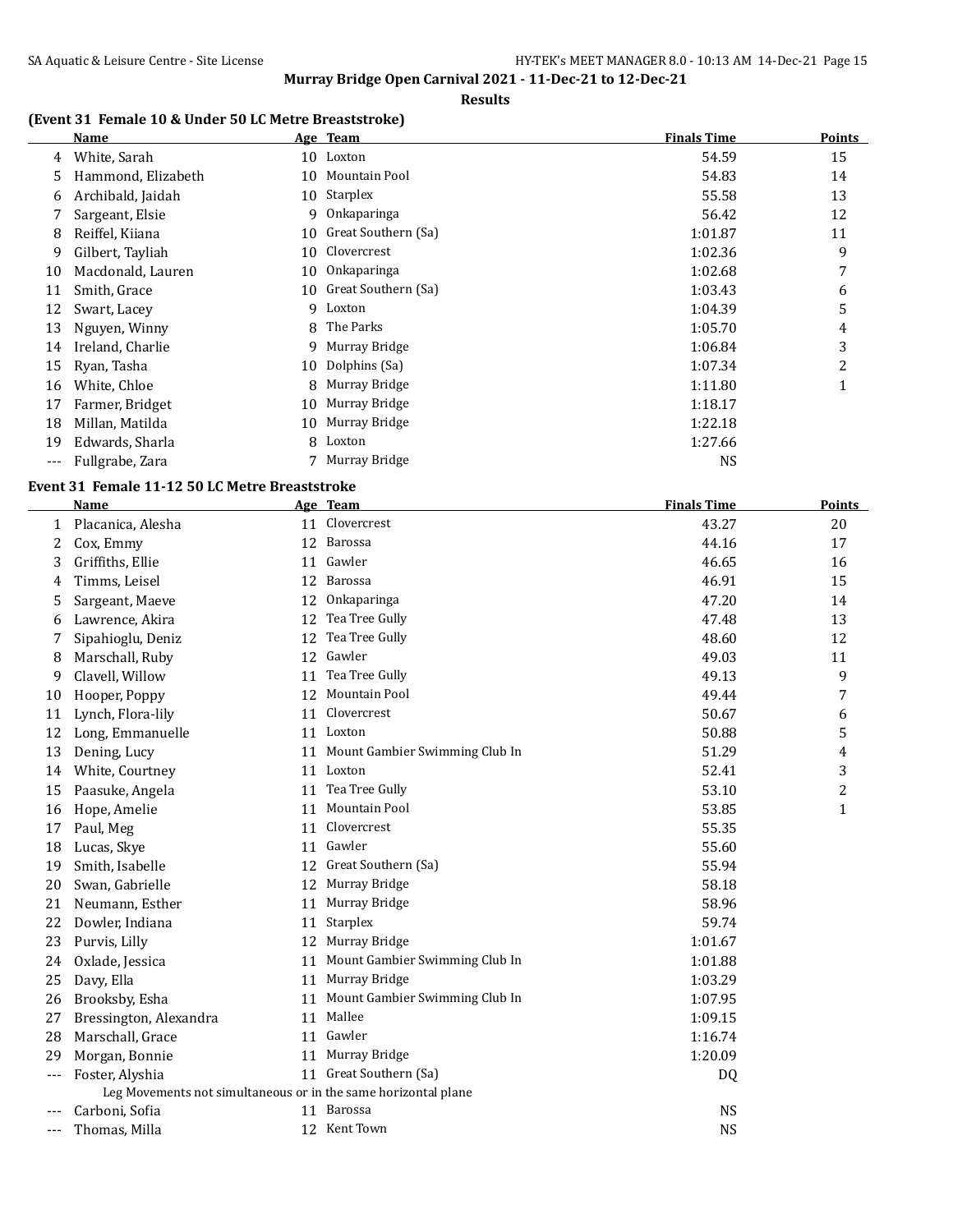**Results**

## **Event 32 Male 13-14 50 LC Metre Breaststroke**

|              | Name                                             |    | Age Team                                                       | <b>Finals Time</b> | Points        |
|--------------|--------------------------------------------------|----|----------------------------------------------------------------|--------------------|---------------|
| 1            | Collings, Kieran                                 |    | 14 Marion                                                      | 36.74              | 20            |
| 2            | White, Lucas                                     |    | 14 Loxton                                                      | 42.12              | 17            |
| 3            | Kupsch, Tarcan                                   |    | 13 Marion                                                      | 42.45              | 16            |
| 4            | Ladson, Jayden                                   | 13 | Murray Bridge                                                  | 44.88              | 15            |
| 5            | Jones, Angus                                     | 14 | Onkaparinga                                                    | 45.03              | 14            |
| 6            | Timms, Patrick                                   | 14 | Barossa                                                        | 45.66              | 13            |
| 7            | White, Tyler                                     | 13 | Murray Bridge                                                  | 45.70              | 12            |
| 8            | Davis, Riley                                     | 13 | Murray Bridge                                                  | 46.61              | 11            |
| 9            | East, Jaidyn                                     | 13 | Gawler                                                         | 47.79              | 9             |
| 10           | Bastiaans, Mitchell                              | 13 | Tea Tree Gully                                                 | 50.83              | 7             |
| 11           | Long, William                                    |    | 13 Vitor Renmark                                               | 55.74              | 6             |
|              |                                                  |    |                                                                |                    |               |
|              | Event 32 Male 15-16 50 LC Metre Breaststroke     |    |                                                                |                    |               |
|              | Name                                             |    | Age Team                                                       | <b>Finals Time</b> | Points        |
| $\mathbf{1}$ | Poole, Isaac                                     |    | 15 Starplex                                                    | 33.89              | 20            |
| 2            | Fillmore, Jack                                   | 15 | Onkaparinga                                                    | 36.80              | 17            |
| 3            | Kupsch, Diezel                                   | 15 | Marion                                                         | 37.54              | 16            |
| 4            | White, Bailey                                    |    | 15 Loxton                                                      | 38.85              | 15            |
| 5            | Schwarz, Harry                                   |    | 15 Dolphins (Sa)                                               | 40.45              | 14            |
| 6            | Butler, Royce                                    | 16 | Clare                                                          | 42.94              | 13            |
| 7            | Moore, Rory                                      |    | 15 Berri (Sa)                                                  | 45.53              | 12            |
|              | Event 32 Male 17 & Over 50 LC Metre Breaststroke |    |                                                                |                    |               |
|              | <b>Name</b>                                      |    | Age Team                                                       | <b>Finals Time</b> | <b>Points</b> |
|              |                                                  |    | 21 Immanuel                                                    | 32.81              |               |
| 1            | Coleman, Alexander                               |    |                                                                |                    | 20            |
| 2            | White, Jordan                                    |    | 17 Loxton                                                      | 34.72              | 17            |
| 3            | Fielke, Henry                                    | 23 | Mountain Pool                                                  | 34.76              | 16            |
| 4            | White, Dylan                                     |    | 18 Loxton                                                      | 36.48              | 15            |
| 5            | Herringer, Oliver                                |    | 18 Mountain Pool                                               | 37.93              | 14            |
|              | Event 33 Female 13-14 50 LC Metre Breaststroke   |    |                                                                |                    |               |
|              | Name                                             |    | Age Team                                                       | <b>Finals Time</b> | <b>Points</b> |
| 1            | Newham, Leni                                     |    | 14 Barossa                                                     | 37.63              | 20            |
| 2            | Dowler, Isabella                                 |    | 13 Starplex                                                    | 41.18              | 17            |
| 3            | Ratzmer, Haylee                                  |    | 14 Mountain Pool                                               | 44.01              | 16            |
| 4            | Sargeant, Rachel                                 | 14 | Onkaparinga                                                    | 44.33              | 15            |
| 5            | Munro, Holly                                     |    | 14 Henley & Grange                                             | 44.47              | 14            |
| 6            | Schulz, Olivia                                   |    | 14 Mountain Pool                                               | 45.05              | 13            |
| 7            | Griffiths, Ashleigh                              |    | 13 Gawler                                                      | 46.18              | 12            |
| 8            | Cox, Kenzie                                      |    | 13 Barossa                                                     | 46.35              | 11            |
| 9            | Humphries, Evie                                  | 13 | Onkaparinga                                                    | 48.35              | 9             |
| 10           | Starr, Annabelle                                 | 13 | Mountain Pool                                                  | 48.90              | 7             |
| 11           | Gibbs, Saskia                                    | 13 | Loxton                                                         | 50.43              | 6             |
| 12           | Macdonald, Julia                                 | 13 | Onkaparinga                                                    | 50.73              | 5             |
| 13           | Schneider, Kida                                  | 14 | Dolphins (Sa)                                                  | 50.86              |               |
|              |                                                  |    | Mount Gambier Swimming Club In                                 |                    | 4             |
| 14           | Hitchon, Caitlin                                 | 13 |                                                                | 55.01              | 3             |
| 15           | Lucas, Hannah                                    | 14 | Gawler                                                         | 56.63              | 2             |
| 16           | Brooksby, Nevae                                  |    | 13 Mount Gambier Swimming Club In                              | 57.22              | 1             |
| ---          | Camp, Emma                                       |    | 13 Tea Tree Gully                                              | DQ                 |               |
|              |                                                  |    | Arm movements not simultaneous or in the same horizontal plane |                    |               |

# **Event 33 Female 15-16 50 LC Metre Breaststroke**

 $\overline{a}$ 

| Name                | Age | Team           | <b>Finals Time</b> | Points |
|---------------------|-----|----------------|--------------------|--------|
| Reimann, Phoebe     |     | 15 Starplex    | 37.96              | 20     |
| 2 Hansen, Stephanie |     | 16 Clovercrest | 38.64              |        |
| Long, Madelyn       |     | 16 Loxton      | 41.44              | 16     |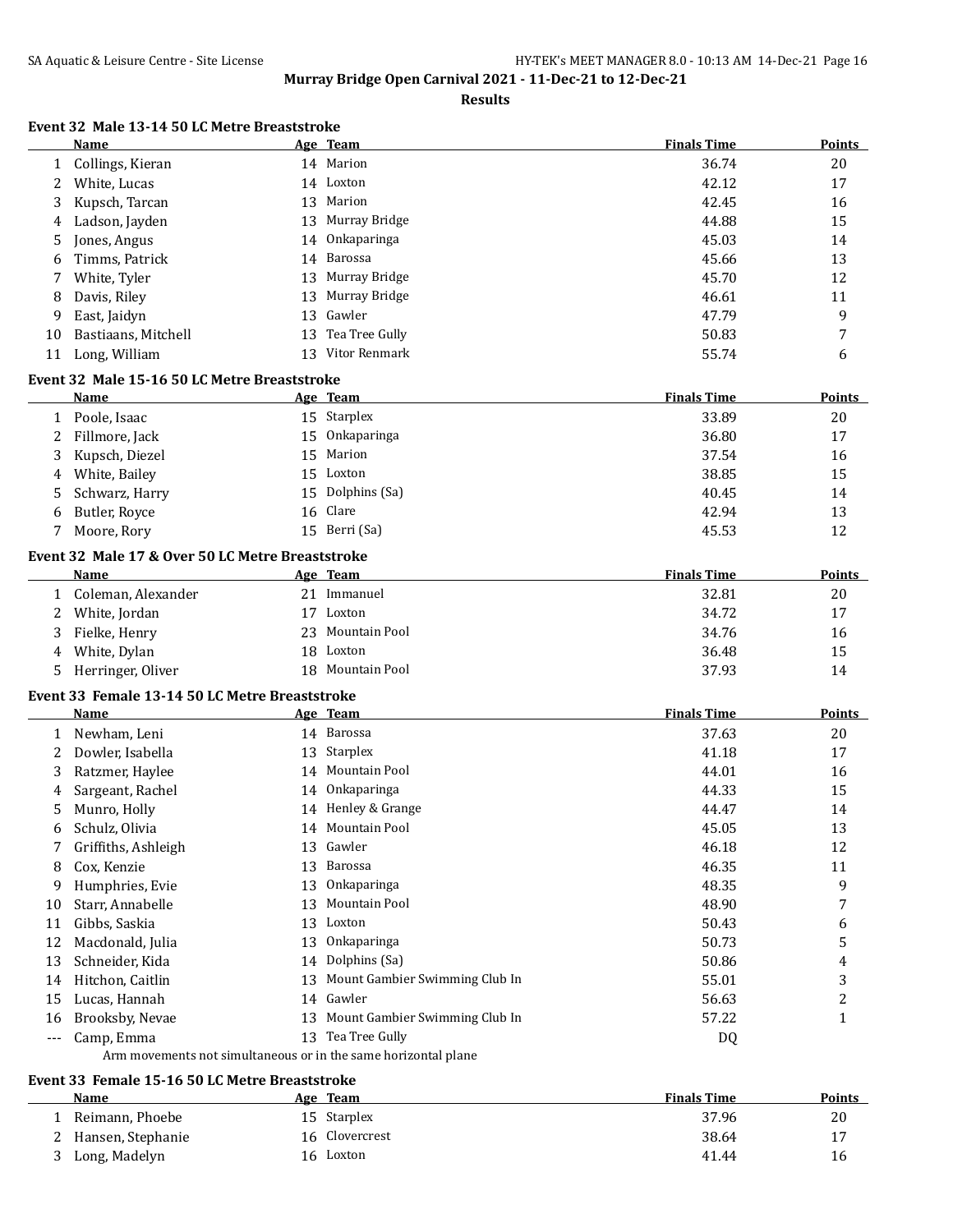**Results**

|       | (Event 33 Female 15-16 50 LC Metre Breaststroke)   |    |                                   |                    |               |
|-------|----------------------------------------------------|----|-----------------------------------|--------------------|---------------|
|       | Name                                               |    | Age Team                          | <b>Finals Time</b> | Points        |
| 4     | Jasko, Mikaela                                     |    | 15 Onkaparinga                    | 45.22              | 15            |
| 5     | Folley, Bronte                                     |    | 15 Murray Bridge                  | 46.65              | 14            |
| 6     | Herrmann, Jorja                                    |    | 15 Gawler                         | 59.54              | 13            |
|       | Event 33 Female 17 & Over 50 LC Metre Breaststroke |    |                                   |                    |               |
|       | Name                                               |    | Age Team                          | <b>Finals Time</b> | <b>Points</b> |
|       | 1 Hale, Trini                                      |    | 42 Loxton                         | 44.43              | 20            |
| $---$ | McCallum, Sophie                                   |    | 17 Mountain Pool                  | <b>NS</b>          |               |
|       | Event 34 Male 200 LC Metre Freestyle               |    |                                   |                    |               |
|       | Name                                               |    | Age Team                          | <b>Finals Time</b> | <b>Points</b> |
| 1     | Kemp, Samuel                                       |    | 16 Onkaparinga                    | 2:18.02            | 20            |
| 2     | Collings, Kieran                                   | 14 | Marion                            | 2:26.01            | 17            |
| 3     | Waligora, Matthew                                  | 14 | Playford Aquatic                  | 2:27.08            | 16            |
| 4     | Gilbert, Connor                                    | 13 | Clovercrest                       | 2:31.14            | 15            |
| 5     | Kupsch, Phoenix                                    | 11 | Marion                            | 2:32.96            | 14            |
| 6     | Doman, Marcus                                      | 14 | Tea Tree Gully                    | 2:34.06            | 13            |
| 7     | Jones, Angus                                       |    | 14 Onkaparinga                    | 2:43.47            | 12            |
| 8     | Pashley, Fraser                                    | 12 | Onkaparinga                       | 2:46.42            | 11            |
| 9     | Schulz, Nathan                                     | 12 | Mountain Pool                     | 2:55.92            | 9             |
| 10    | Carn, Peter                                        | 17 | Mallee                            | 3:44.62            | 7             |
| 11    | Burford, Darcy                                     | 10 | Mount Gambier Swimming Club In    | 4:03.70            | 6             |
|       | Norris, James                                      | 12 | Kent Town                         | NS                 |               |
| $---$ | Martyn, Jakob                                      | 18 | Norwood                           | <b>NS</b>          |               |
|       | Event 35 Female 200 LC Metre Freestyle             |    |                                   |                    |               |
|       | Name                                               |    | Age Team                          | <b>Finals Time</b> | <b>Points</b> |
|       |                                                    |    |                                   |                    |               |
|       |                                                    |    |                                   |                    |               |
| 1     | McAvaney, Laura                                    |    | 13 Immanuel                       | 2:24.23            | 20            |
| 2     | Jasko, Elka                                        | 13 | Onkaparinga                       | 2:33.47            | 17            |
| 3     | Green, Charlise                                    |    | 12 Immanuel                       | 2:34.06            | 16            |
| 4     | Edwards, Lucy                                      |    | 14 Mount Gambier Swimming Club In | 2:35.54            | 15            |
| 5     | Waligora, Urszula                                  |    | 13 Playford Aquatic               | 2:36.53            | 14            |
| 6     | Inglis, Jessica                                    | 15 | Loxton                            | 2:38.67            | 13            |
| 7     | Hooper, Annie                                      | 14 | Mountain Pool                     | 2:41.66            | 12            |
| 8     | Marshall, Chelsea                                  | 11 | Tea Tree Gully                    | 2:41.67            | 11            |
| 9     | Smith, Keeley                                      |    | 13 Murray Bridge                  | 2:46.64            | 9             |
| 10    | Clavell, Willow                                    |    | 11 Tea Tree Gully                 | 2:47.01            | 7             |
| 11    | Mann, Kayla                                        |    | 13 Mountain Pool                  | 2:48.40            | 6             |
| 12    | Sargeant, Maeve                                    | 12 | Onkaparinga                       | 2:48.56            | 5             |
| 13    | Jackson, Lainie                                    | 13 | Onkaparinga                       | 2:48.97            | 4             |
| 14    | Logan, Sage                                        | 14 | Barossa                           | 2:53.73            | 3             |
| 15    | Placanica, Alesha                                  | 11 | Clovercrest                       | 2:58.54            | 2             |
| 16    | Marschall, Ruby                                    |    | 12 Gawler                         | 3:08.27            | $\mathbf{1}$  |
| 17    | Mugford, Miley                                     | 11 | Onkaparinga                       | 3:20.78            |               |
| 18    | Lucas, Hannah                                      |    | 14 Gawler                         | 3:21.94            |               |
| 19    | Purvis, Lilly                                      |    | 12 Murray Bridge                  | 4:00.10            |               |
| 20    | Phillips, Zelie                                    | 10 | Dolphins (Sa)                     | 4:15.85            |               |
| ---   | McAvaney, Georgia                                  | 15 | Immanuel                          | NS                 |               |
| ---   | Smith, Eden                                        | 14 | Mount Gambier Swimming Club In    | NS                 |               |
| $---$ | Thomas, Milla<br>Davy, Ella                        | 12 | Kent Town<br>11 Murray Bridge     | NS<br><b>SCR</b>   |               |

#### **Event 36 Male 14 & Under 100 LC Metre Butterfly**

| Name             | Team<br>Age       | <b>Finals Time</b> | <b>Points</b> |
|------------------|-------------------|--------------------|---------------|
| Pruszinski, Adam | 13 Tea Tree Gully | 1:20.96            | 20            |
| Timms, Patrick   | 14 Barossa        | 1:24.19            | 17            |
| Kupsch, Tarcan   | Marion            | 1:25.37            | 16            |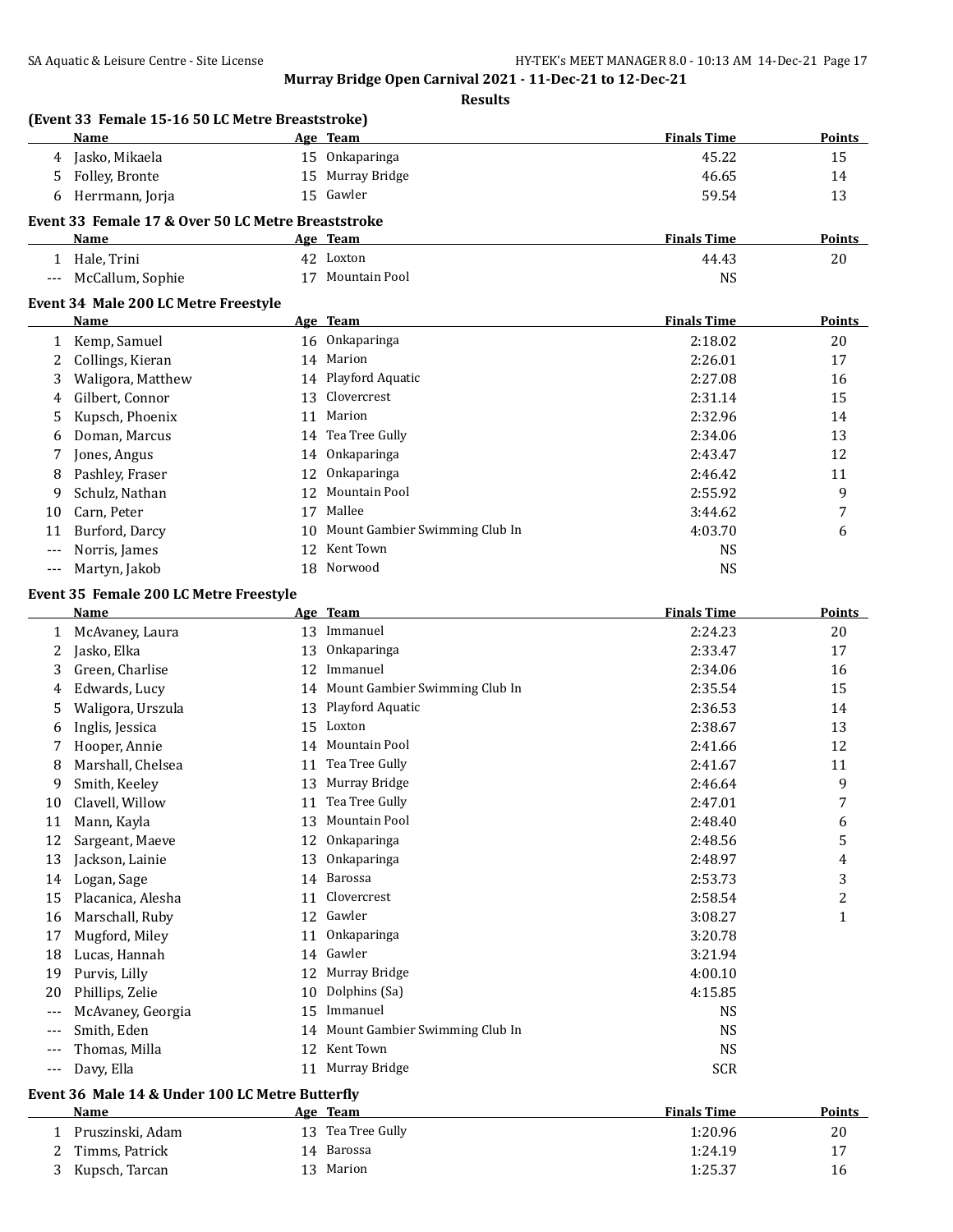**Results**

### **(Event 36 Male 14 & Under 100 LC Metre Butterfly)**

|                                                | Name              |     | Age Team           | <b>Finals Time</b> | <b>Points</b> |
|------------------------------------------------|-------------------|-----|--------------------|--------------------|---------------|
| Δ                                              | Jones, Angus      | 14  | <b>Onkaparinga</b> | 1:28.88            | 15            |
|                                                | Soltes, Zachariah | 14  | Tea Tree Gully     | 1:32.07            | 14            |
|                                                | Pashley, Fraser   | 12. | Onkaparinga        | 1:47.04            | 13            |
| Event 36 Male 15 & Over 100 LC Metre Butterfly |                   |     |                    |                    |               |
|                                                | Name              |     | Age Team           | <b>Finals Time</b> | <b>Points</b> |

|    | .                  |    |                  | .  .    | .  |
|----|--------------------|----|------------------|---------|----|
|    | Martin, Jordy      |    | 15 Onkaparinga   | 1:03.14 | 20 |
|    | White, Jordan      | 17 | Loxton           | 1:11.56 | 17 |
| 3  | Coleman, Alexander | 21 | Immanuel         | 1:12.30 | 16 |
| 4  | Schwarz, Harry     |    | 15 Dolphins (Sa) | 1:12.32 | 15 |
| 5. | Gilbert, Lachlan   |    | 15 Clovercrest   | 1:16.72 | 14 |
| 6  | Butler, Rovce      |    | 16 Clare         | 1:18.81 | 13 |
|    | White, Bailey      |    | 15 Loxton        | 1:28.75 | 12 |
|    | Cafarella, Brad    |    | 15 Onkaparinga   | NS      |    |

#### **Event 37 Female 14 & Under 100 LC Metre Butterfly**

|   | Name               |     | <u>Age Team</u>                   | <b>Finals Time</b> | <b>Points</b> |
|---|--------------------|-----|-----------------------------------|--------------------|---------------|
|   | Newham, Leni       |     | 14 Barossa                        | 1:09.89            | 20            |
|   | 2 Edwards, Lucy    |     | 14 Mount Gambier Swimming Club In | 1:17.84            | 17            |
|   | Lawrence, Akira    |     | 12 Tea Tree Gully                 | 1:21.17            | 16            |
|   | 4 Green, Charlise  |     | 12 Immanuel                       | 1:23.93            | 15            |
|   | 5 Starr, Annabelle | 13. | Mountain Pool                     | 1:25.07            | 14            |
| 6 | Smith, Eden        |     | 14 Mount Gambier Swimming Club In | 1:31.99            | 13            |
|   | Hooper, Poppy      |     | 12 Mountain Pool                  | 1:35.59            | 12            |
| 8 | Schulz, Olivia     | 14  | Mountain Pool                     | 1:46.68            | 11            |
| 9 | Gardner, Piper     |     | Onkaparinga                       | 2:16.85            | 9             |

# **Event 37 Female 15 & Over 100 LC Metre Butterfly**

| Name         | Age                   | <b>Team</b>    | <b>Finals Time</b> | <b>Points</b> |
|--------------|-----------------------|----------------|--------------------|---------------|
|              | Jasko, Matylda        | Onkaparinga    | 1:11.22            | 20            |
| Adams, Sasha |                       | Immanuel       | 1:17.25            | 17            |
|              | Hansen, Stephanie     | 16 Clovercrest | 1:17.81            | 16            |
| Δ            | Holman, Hinako<br>15. | Dolphins (Sa)  | 1:17.99            | 15            |

#### **Event 38 Mixed 50 LC Metre HCP Invitational**

|   | <b>Name</b>       |    | Age Team          | <b>Finals Time</b> |
|---|-------------------|----|-------------------|--------------------|
|   | McAvaney, William | 11 | Immanuel          | 41.05              |
| 2 | Dowler, Isabella  |    | 13 Starplex       | 42.33              |
| 3 | Mentha, Hudson    |    | 10 Tea Tree Gully | 42.59              |
|   | 4 Kupsch, Diezel  |    | 15 Marion         | 42.94              |
|   | 5 Hooper, Poppy   |    | 12 Mountain Pool  | 43.28              |
| 6 | Jasko, Mikaela    |    | 15 Onkaparinga    | 43.54              |
|   | Macdonald, Lauren |    | 10 Onkaparinga    | 46.91              |
|   | Ladson, Jayden    |    | 13 Murray Bridge  | <b>NS</b>          |

#### **Event 39 Male 10 & Under 50 LC Metre Butterfly**

| Name              | Age Team                          | <b>Finals Time</b> | <b>Points</b> |
|-------------------|-----------------------------------|--------------------|---------------|
| 1 Mentha, Hudson  | 10 Tea Tree Gully                 | 47.05              | 20            |
| 2 Nguyen, Steven  | 10 The Parks                      | 49.00              | 17            |
| 3 Clavell, Tate   | 10 Tea Tree Gully                 | 50.71              | 16            |
| 4 Herrmann, Quade | 10 Gawler                         | 58.35              | 15            |
| 5 Burford, Darcy  | 10 Mount Gambier Swimming Club In | 1:26.75            | 14            |
| 6 Philips, Emmett | 8 Dolphins (Sa)                   | 1:52.81            | 13            |
| --- Keon, Jai     | 10 Starplex                       | NS                 |               |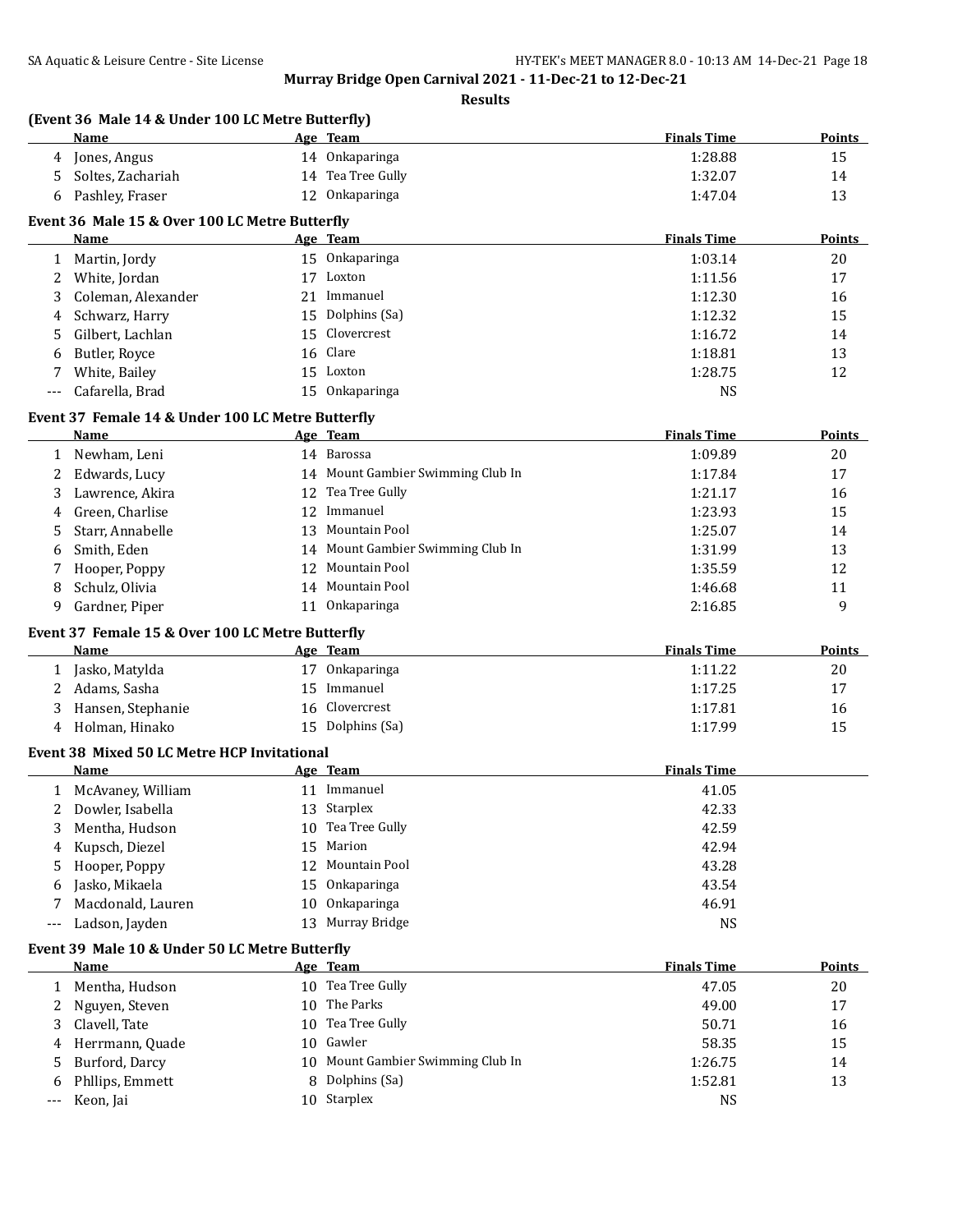#### **Results**

## **Event 39 Male 11-12 50 LC Metre Butterfly**

|     | Name             |    | Age Team                          | <b>Finals Time</b> | <b>Points</b> |
|-----|------------------|----|-----------------------------------|--------------------|---------------|
| 1   | Kupsch, Phoenix  |    | 11 Marion                         | 36.34              | 20            |
|     | Fillmore, Noah   |    | 12 Onkaparinga                    | 37.26              | 17            |
| 3   | Collings, Joshua |    | 11 Marion                         | 38.62              | 16            |
| 4   | Ferris, Max      |    | 12 Tea Tree Gully                 | 41.22              | 15            |
| 5.  | Nys, Lachie      |    | 12 Gawler                         | 41.24              | 14            |
| 6   | Quilter, Finn    |    | 12 Dolphins (Sa)                  | 42.25              | 13            |
|     | Marks, Dillon    |    | 12 Berri (Sa)                     | 44.46              | 12            |
| 8   | Pashley, Fraser  |    | 12 Onkaparinga                    | 44.59              | 11            |
| 9   | Schulz, Nathan   |    | 12 Mountain Pool                  | 48.44              | 9             |
| 10  | Stubing, Oliver  | 12 | Mountain Pool                     | 51.89              | 7             |
| 11  | Fillmore, Harry  |    | 11 Onkaparinga                    | 54.41              | 6             |
| 12  | Hitchon, Alex    |    | 11 Mount Gambier Swimming Club In | 1:08.48            | 5             |
|     | Tran, Kien       | 11 | The Parks                         | <b>NS</b>          |               |
| --- | Norris, James    | 12 | Kent Town                         | <b>NS</b>          |               |

## **Event 40 Female 10 & Under 50 LC Metre Butterfly**

|   | Name                   |    | Age Team         | <b>Finals Time</b> | <b>Points</b> |
|---|------------------------|----|------------------|--------------------|---------------|
|   | Hodges, Darcy          |    | 10 Blue Lake Y   | 44.55              | 20            |
|   | 2 White, Sarah         |    | 10 Loxton        | 48.52              | 17            |
|   | 3 Ryan, Tasha          |    | 10 Dolphins (Sa) | 53.64              | 16            |
|   | 4 Phillips, Zelie      |    | 10 Dolphins (Sa) | 54.95              | 15            |
|   | 5 Dissanayake, Thisali |    | 9 Tea Tree Gully | 57.02              | 14            |
|   | 6 Macdonald, Lauren    |    | 10 Onkaparinga   | 57.20              | 13            |
|   | Swart, Lacey           | q. | Loxton           | 59.90              | 12            |
| 8 | Nguyen, Winny          |    | 8 The Parks      | 1:01.60            | 11            |
| 9 | Ireland, Charlie       |    | Murray Bridge    | 1:02.29            | 9             |

#### **Event 40 Female 11-12 50 LC Metre Butterfly**

|    | <b>Name</b>                               |     | Age Team                       | <b>Finals Time</b> | <b>Points</b> |
|----|-------------------------------------------|-----|--------------------------------|--------------------|---------------|
| 1  | Green, Charlise                           | 12  | Immanuel                       | 33.23              | 20            |
| 2  | Dening, Lucy                              | 11  | Mount Gambier Swimming Club In | 35.62              | 17            |
| 3  | Thomas, Milla                             | 12  | Kent Town                      | 36.80              | 16            |
| 4  | Cox, Emmy                                 | 12  | Barossa                        | 37.76              | 15            |
| 5  | Timms, Leisel                             | 12  | Barossa                        | 37.90              | 14            |
| 6  | Hooper, Poppy                             | 12  | Mountain Pool                  | 40.59              | 13            |
| 7  | Fourie, Emma                              | 12  | <b>Mountain Pool</b>           | 44.27              | 12            |
| 8  | Foster, Alyshia                           | 11  | Great Southern (Sa)            | 44.62              | 11            |
| 9  | Griffiths, Ellie                          | 11  | Gawler                         | 44.85              | 9             |
| 10 | Clavell, Willow                           | 11  | Tea Tree Gully                 | 45.06              | 7             |
| 11 | Long, Emmanuelle                          | 11  | Loxton                         | 45.17              | 6             |
| 12 | Paul, Meg                                 | 11  | Clovercrest                    | 45.49              | 5             |
| 13 | Lynch, Flora-lily                         | 11  | Clovercrest                    | 46.37              | 4             |
| 14 | White, Courtney                           | 11  | Loxton                         | 47.91              | 3             |
| 15 | Carboni, Sofia                            | 11  | Barossa                        | 49.80              | 2             |
| 16 | Ireland, Ella                             | 11  | Murray Bridge                  | 50.54              | $\mathbf{1}$  |
| 17 | Hope, Amelie                              | 11  | Mountain Pool                  | 50.55              |               |
| 18 | Phillips, Talise                          | 11  | Dolphins (Sa)                  | 52.47              |               |
| 19 | Neumann, Esther                           | 11  | Murray Bridge                  | 53.47              |               |
| 20 | Bressington, Alexandra                    | 11  | Mallee                         | 58.89              |               |
| 21 | Gardner, Piper                            | 11  | Onkaparinga                    | 1:00.10            |               |
| 22 | Davy, Ella                                | 11  | Murray Bridge                  | 1:00.36            |               |
| 23 | Brooksby, Esha                            | 11  | Mount Gambier Swimming Club In | 1:07.53            |               |
|    | Event 41 Male 13-14 50 LC Metre Butterfly |     |                                |                    |               |
|    | Name                                      | Age | <b>Team</b>                    | <b>Finals Time</b> | <b>Points</b> |
| 1  | Collings, Kieran                          |     | 14 Marion                      | 33.14              | 20            |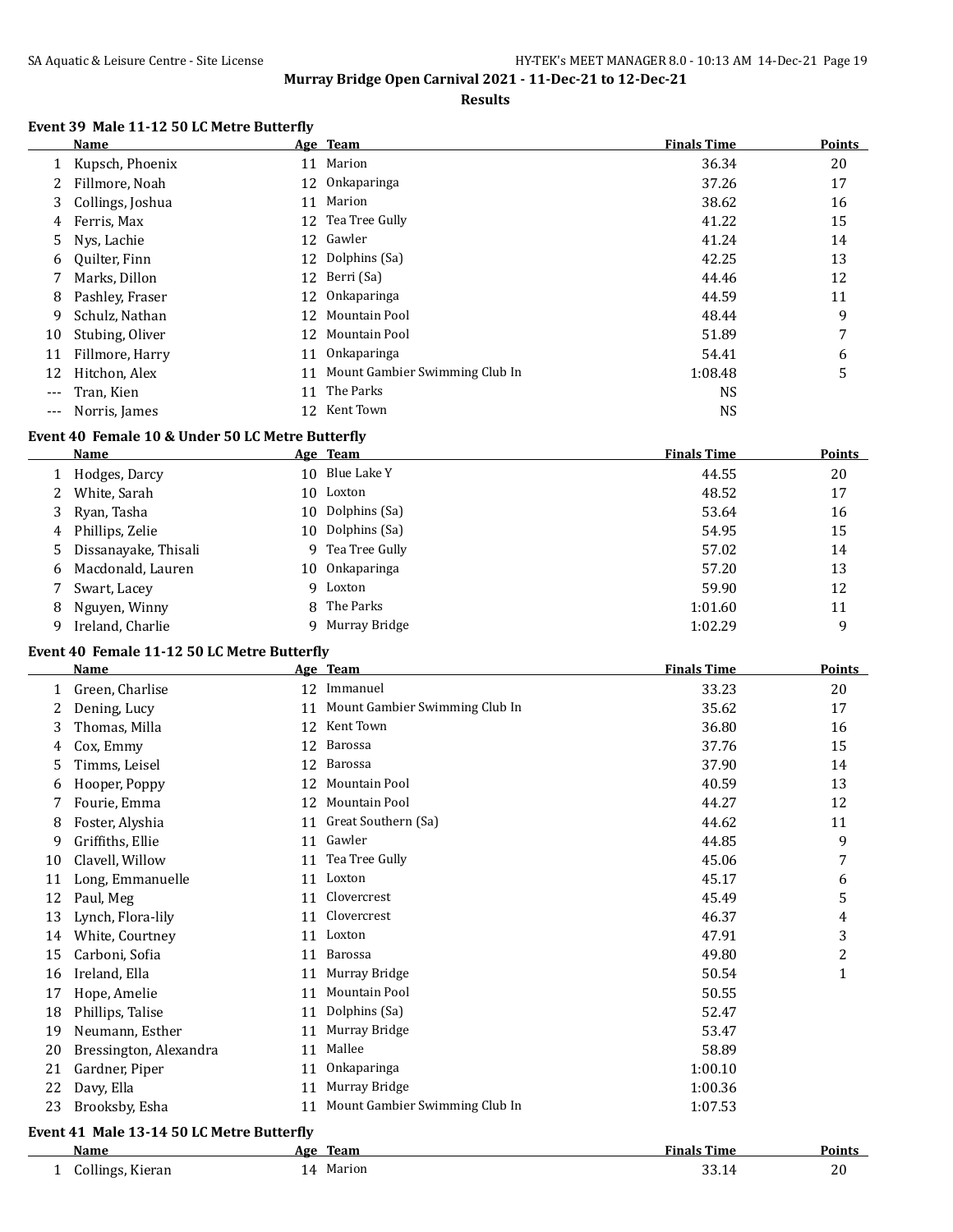#### **Results**

## **(Event 41 Male 13-14 50 LC Metre Butterfly)**

|       | Name                                 |    | Age Team            | <b>Finals Time</b> | <b>Points</b> |
|-------|--------------------------------------|----|---------------------|--------------------|---------------|
|       | Pruszinski, Adam                     |    | 13 Tea Tree Gully   | 33.66              | 17            |
| 3     | Waligora, Matthew                    |    | 14 Playford Aquatic | 34.20              | 16            |
| 4     | Timms, Patrick                       |    | 14 Barossa          | 35.40              | 15            |
| 5.    | Menadue, Benjamin                    |    | 14 Berri (Sa)       | 35.86              | 14            |
| 6     | Kupsch, Tarcan                       |    | 13 Marion           | 36.30              | 13            |
|       | White, Lucas                         |    | 14 Loxton           | 37.58              | 12            |
| 8     | Owen, Travis                         | 13 | Tea Tree Gully      | 37.62              | 11            |
| 9     | Gilbert, Connor                      |    | 13 Clovercrest      | 37.68              | 9             |
| 10    | Neumann, Asher                       | 13 | Murray Bridge       | 50.16              | 7             |
| 11    | White, Tyler                         | 13 | Murray Bridge       | 50.35              | 6             |
| $---$ | Long, William                        | 13 | Vitor Renmark       | DQ                 |               |
|       | Alternating movement of legs or feet |    |                     |                    |               |
|       | Bampton, Peter                       |    | Gawler              | <b>NS</b>          |               |

#### **Event 41 Male 15-16 50 LC Metre Butterfly**

| Name                |  | <b>Finals Time</b>                                                                                                                           | Points |
|---------------------|--|----------------------------------------------------------------------------------------------------------------------------------------------|--------|
| 1 Martin, Jordy     |  | 27.98                                                                                                                                        | 20     |
| 2 Schwarz, Harry    |  | 28.89                                                                                                                                        | 17     |
| 3 Poole, Isaac      |  | 31.99                                                                                                                                        | 16     |
| 4 Kemp, Samuel      |  | 32.76                                                                                                                                        | 15     |
| 5 Kupsch, Diezel    |  | 33.88                                                                                                                                        | 14     |
| 6 White, Bailey     |  | 34.24                                                                                                                                        | 13     |
| Marks, Lachlan      |  | 39.14                                                                                                                                        | 12     |
| --- Cafarella, Brad |  | <b>NS</b>                                                                                                                                    |        |
|                     |  | Age Team<br>15 Onkaparinga<br>15 Dolphins (Sa)<br>15 Starplex<br>16 Onkaparinga<br>15 Marion<br>15 Loxton<br>15 Berri (Sa)<br>15 Onkaparinga |        |

#### **Event 41 Male 17 & Over 50 LC Metre Butterfly**

|       | <b>Name</b>          |    | Age Team         | <b>Finals Time</b> | <b>Points</b> |
|-------|----------------------|----|------------------|--------------------|---------------|
|       | White, Dylan         |    | 18 Loxton        | 27.93              | 20            |
|       | 2 White, Jordan      | 17 | Loxton           | 29.06              | 17            |
|       | 3 Coleman, Alexander | 21 | Immanuel         | 29.15              | 16            |
|       | 4 Fielke, Henry      |    | 23 Mountain Pool | 30.54              | 15            |
|       | 5 Herringer, Oliver  |    | 18 Mountain Pool | 32.51              | 14            |
|       | 6 Hinze, Liam        |    | Mountain Pool    | 35.91              | 13            |
| $---$ | Martyn, Jakob        |    | 18 Norwood       | <b>NS</b>          |               |

### **Event 42 Female 13-14 50 LC Metre Butterfly**

|       | <b>Name</b>       |    | Age Team                          | <b>Finals Time</b> | Points |
|-------|-------------------|----|-----------------------------------|--------------------|--------|
|       | Newham, Leni      |    | 14 Barossa                        | 30.48              | 20     |
|       | Edwards, Lucy     |    | 14 Mount Gambier Swimming Club In | 33.96              | 17     |
| 3     | Munro, Holly      | 14 | Henley & Grange                   | 34.01              | 16     |
| 4     | Starr, Annabelle  | 13 | Mountain Pool                     | 35.65              | 15     |
| 5     | Jasko, Elka       | 13 | Onkaparinga                       | 35.78              | 14     |
| 6     | Smith, Eden       |    | 14 Mount Gambier Swimming Club In | 37.35              | 13     |
|       | Waligora, Urszula |    | 13 Playford Aquatic               | 37.49              | 12     |
| 8     | Gibbs, Saskia     | 13 | Loxton                            | 37.58              | 11     |
| 9     | Hooper, Annie     |    | 14 Mountain Pool                  | 37.85              | 9      |
| 10    | Smith, Keeley     |    | 13 Murray Bridge                  | 39.51              | 7      |
| 11    | Jackson, Lainie   | 13 | Onkaparinga                       | 40.07              | 6      |
| 12    | Logan, Sage       |    | 14 Barossa                        | 41.81              | 5      |
| 13    | Mann, Kayla       | 13 | Mountain Pool                     | 42.99              | 4      |
| 14    | Schulz, Olivia    | 14 | Mountain Pool                     | 43.18              | 3      |
| 15    | Brooksby, Nevae   | 13 | Mount Gambier Swimming Club In    | 43.57              | 2      |
| 16    | Camp, Emma        | 13 | Tea Tree Gully                    | 47.91              | т      |
| 17    | Hitchon, Caitlin  | 13 | Mount Gambier Swimming Club In    | 52.16              |        |
| $---$ | Schneider, Kida   |    | 14 Dolphins (Sa)                  | <b>NS</b>          |        |